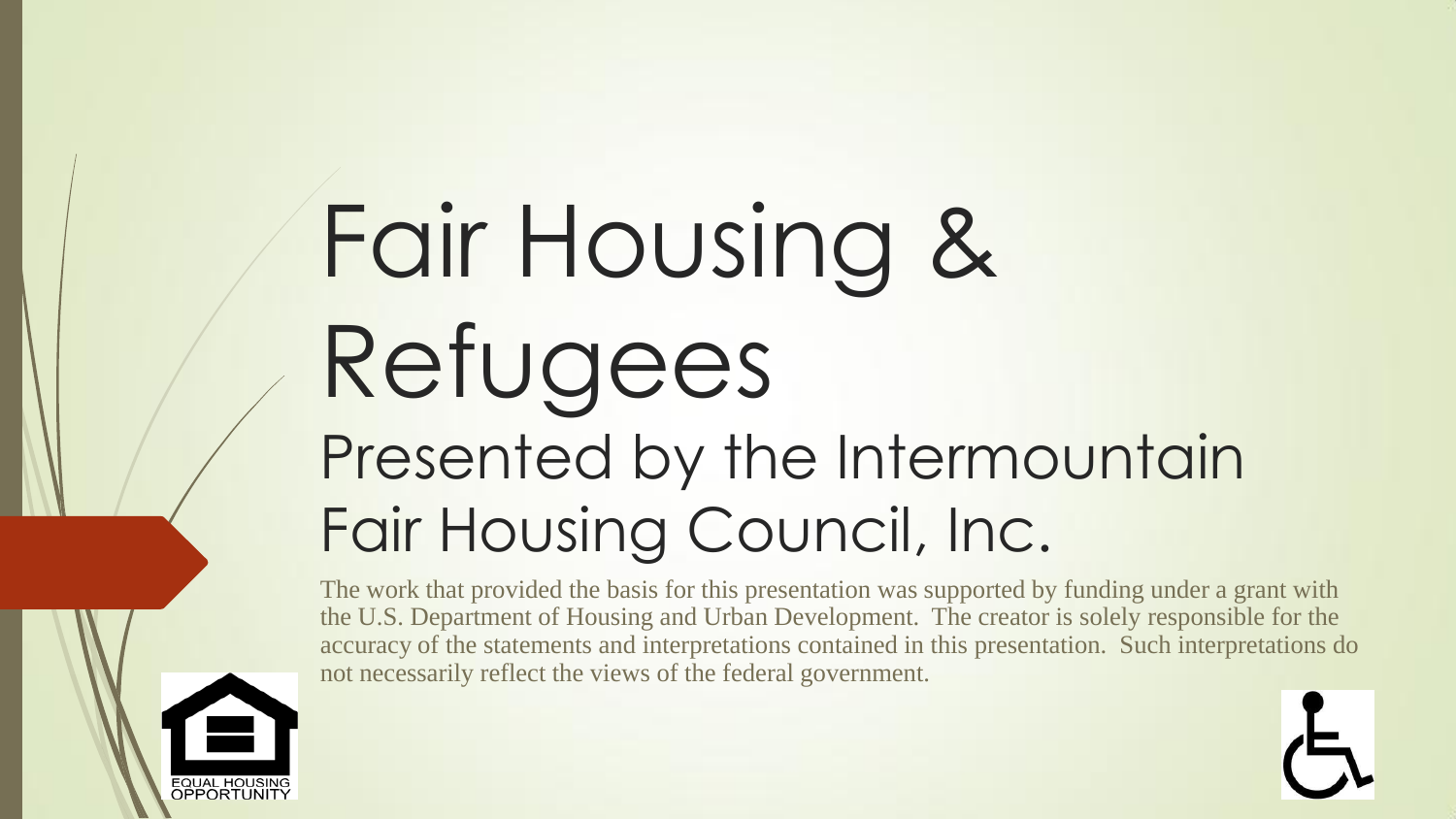### 2 > What is the Fair Housing Act?

The Fair Housing Act, Title VIII of **the Civil Rights** Acts, prohibits discrimination in housing.

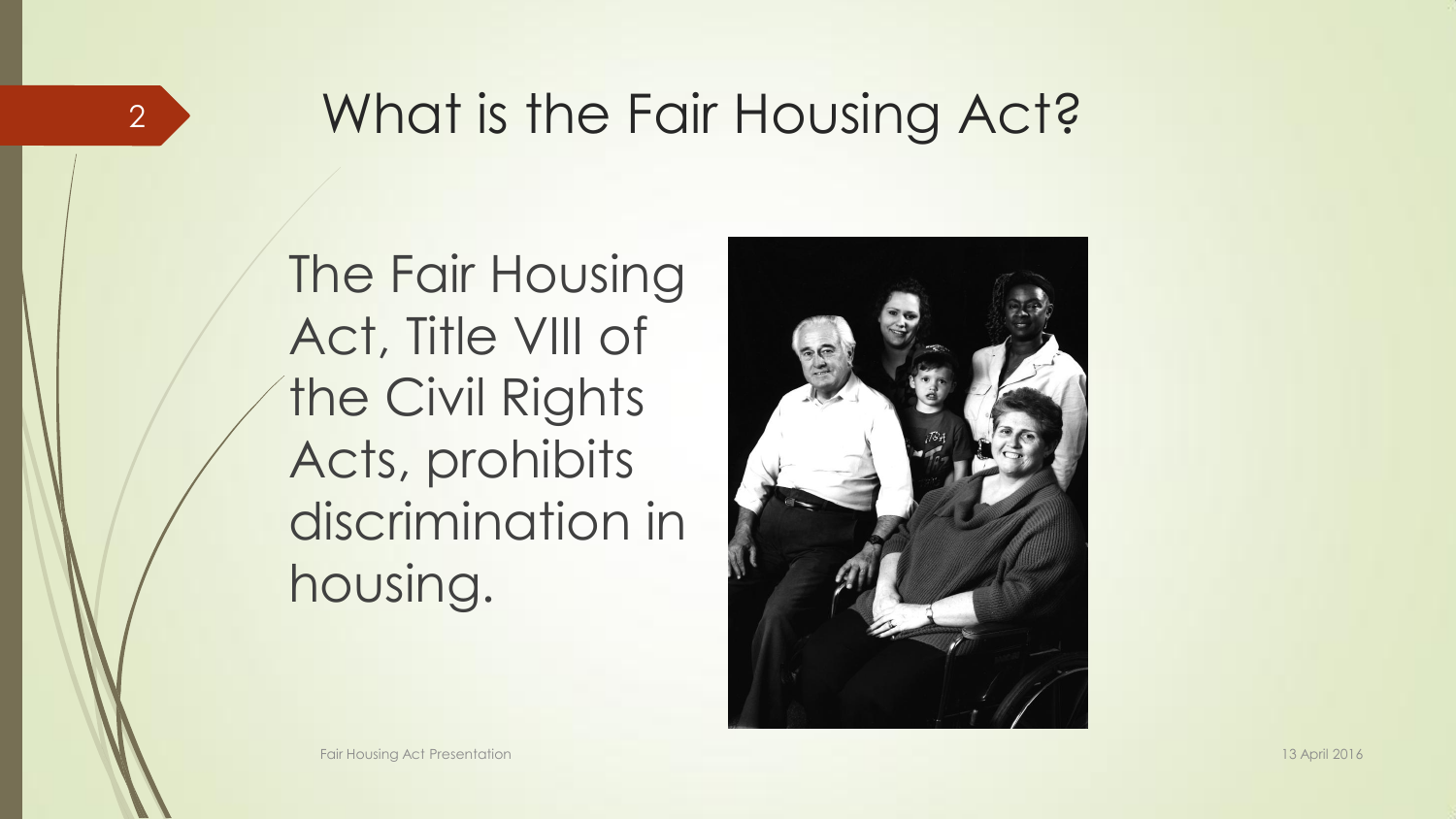## <sup>3</sup> Why Fair Housing?

#### **Where you live determines:**

- Where your children go to school
- **Ease of getting to work, healthcare,** recreation
- What kind of physical danger you may be exposed to

#### **It is good for the community:**

- **Ensures it is a good place for future businesses** to locate
- **Promotes economic growth and welfare for all**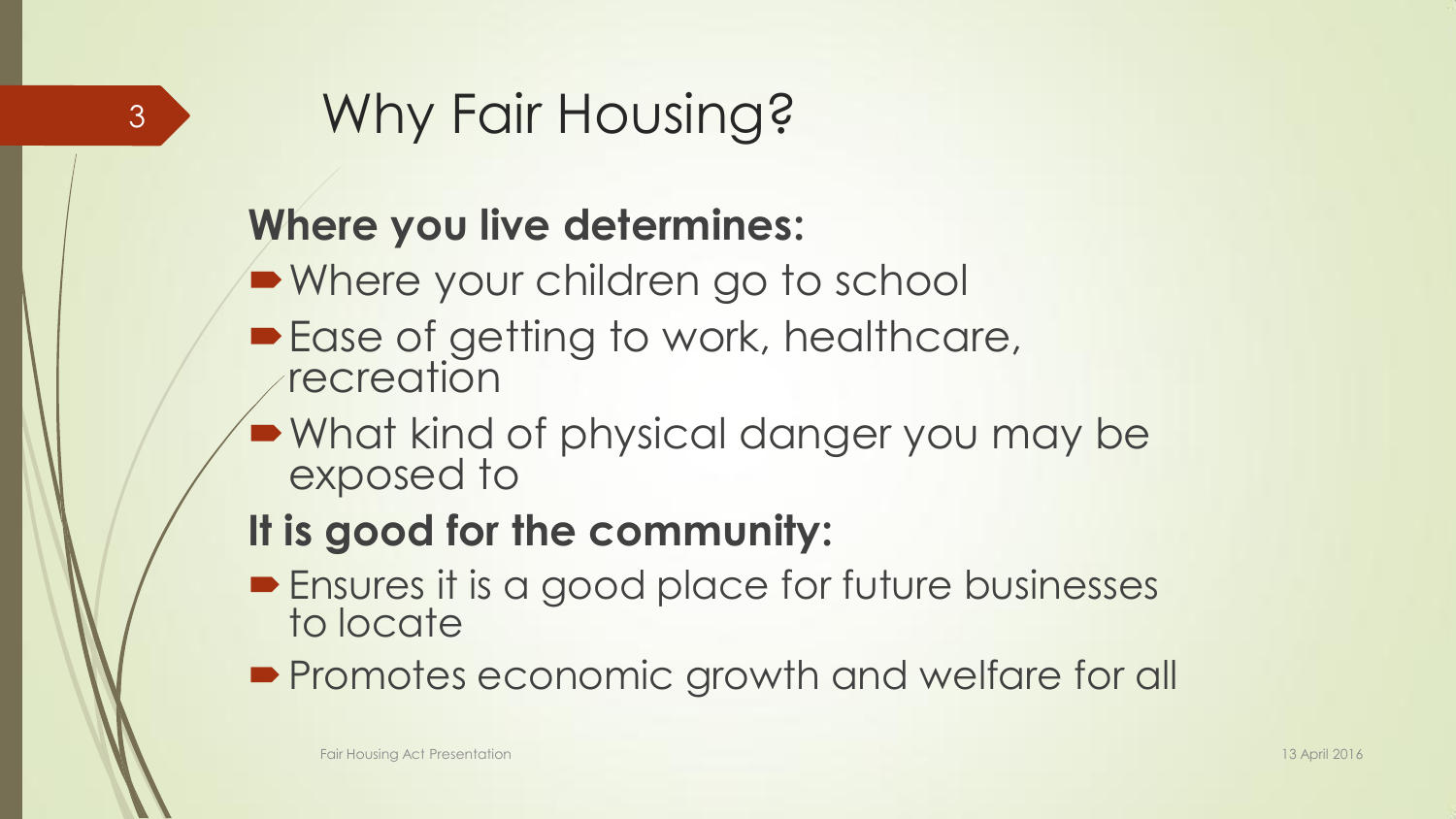#### **Rental of Housing Based on a Person's: The Fair Housing Act Prohibits Discrimination in the Sale and**

- Race
- Color
- **Sex**
- **Religion**
- National Origin
- **Disability**
- **Familial Status (presence** of children under 18 yrs. old)
- **Sexual** Orientation/Gender Identity in HUD-Funded Housing

http://portal.hud.gov/hudportal/doc uments/huddoc?id=LGBTPR.PDF



Fair Housing Act Presentation 13 April 2016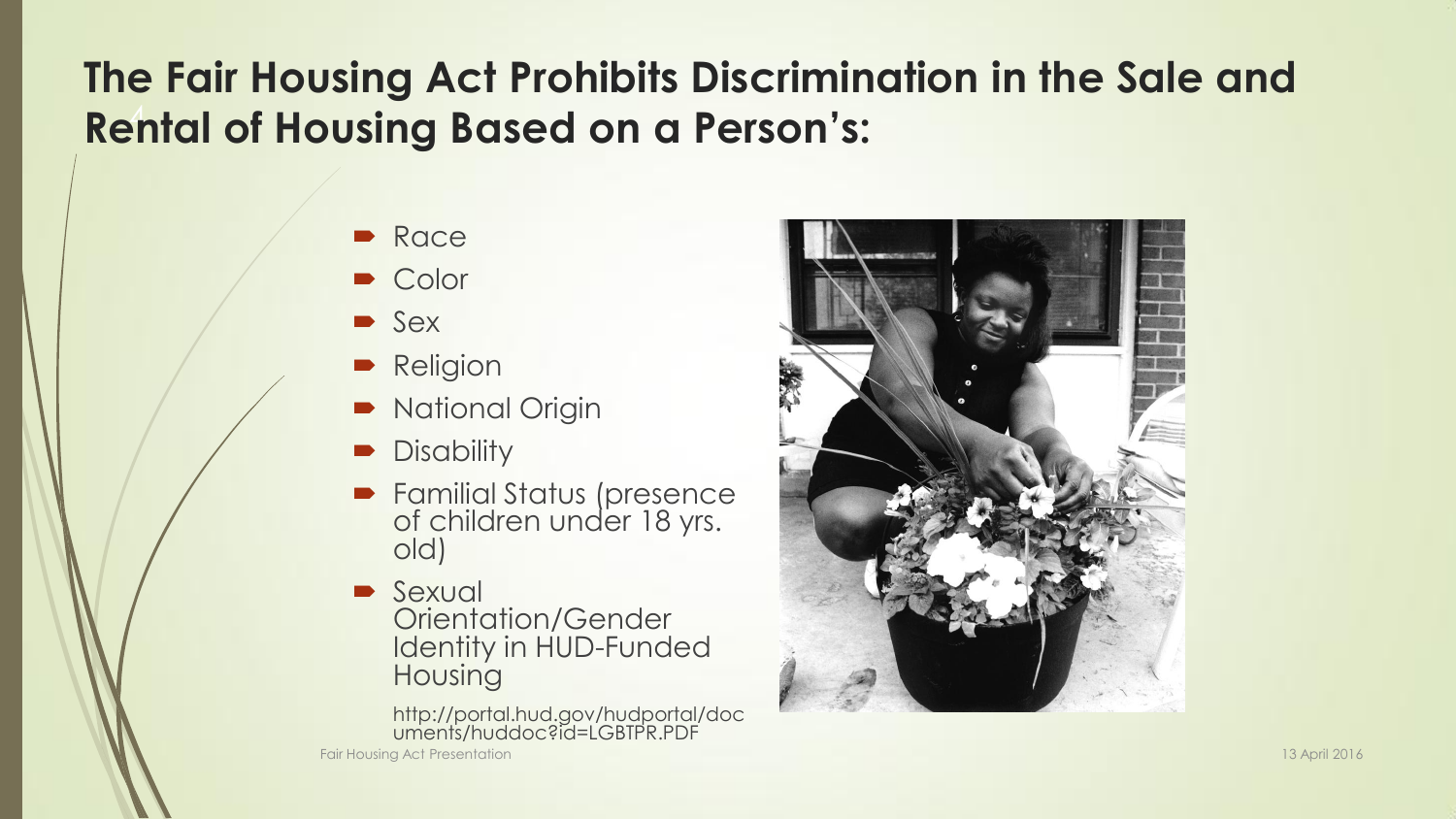## <sup>5</sup> **What is Housing?**

A "dwelling" …

**Any building, structure, or portion** of a building that is occupied or intended to be occupied. **Any of the above where a** person intends to return.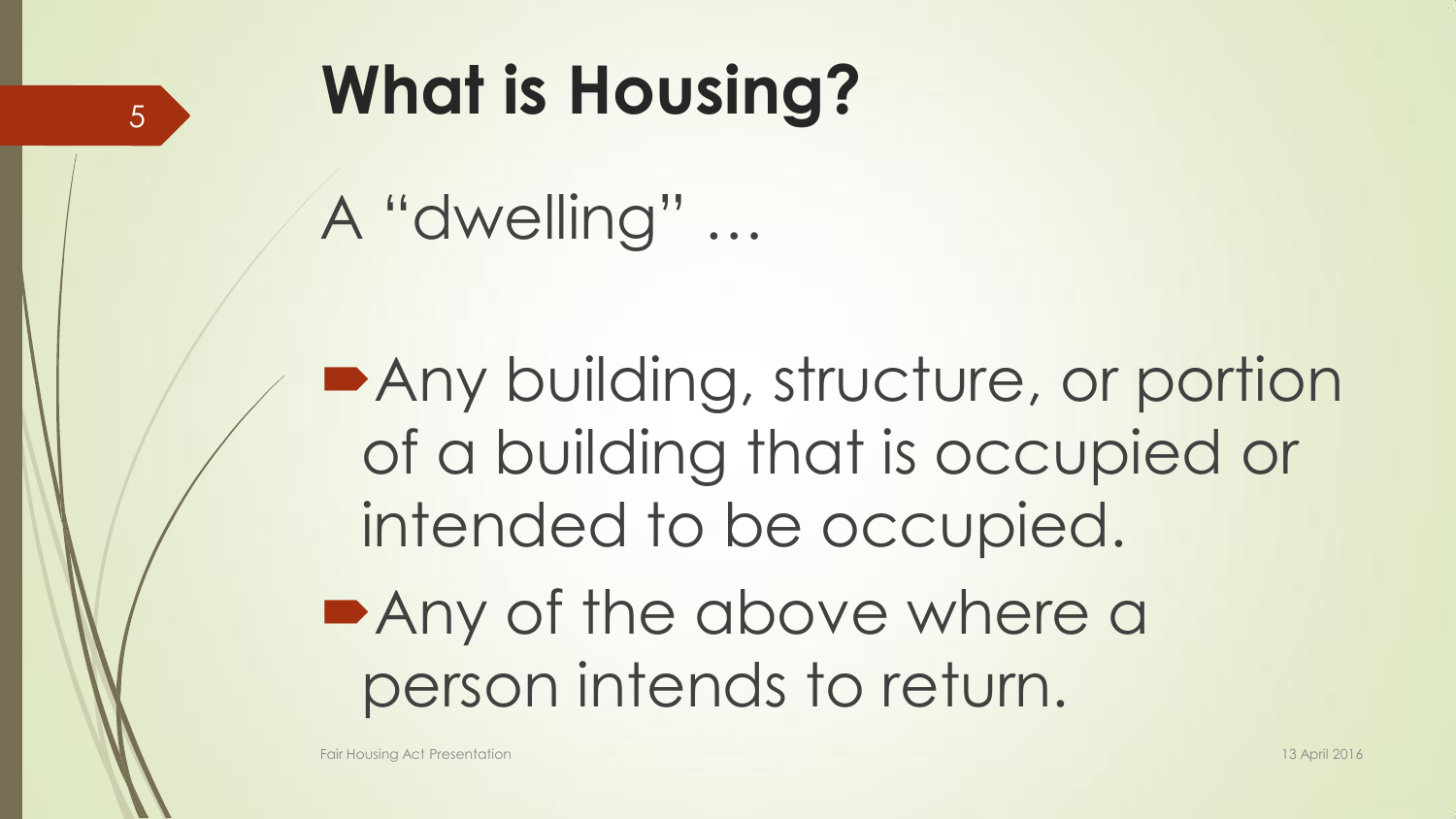6 **Housing Covered under the Fair Housing Act**: (includes but is not limited to)

- **Condominiums**
- **Duplexes**
- Multi-unit dwellings (apartments) with 4 or more units
- Manufactured homes
- Group homes for the recovery of drug addicts and alcoholics
- **Private homes**
- Vacant land
- **Homeless shelters** shelters for victims of domestic violence
- **Seasonal** bungalows
- **Hospices**
- **Nursing Homes**
- **Assisted Living**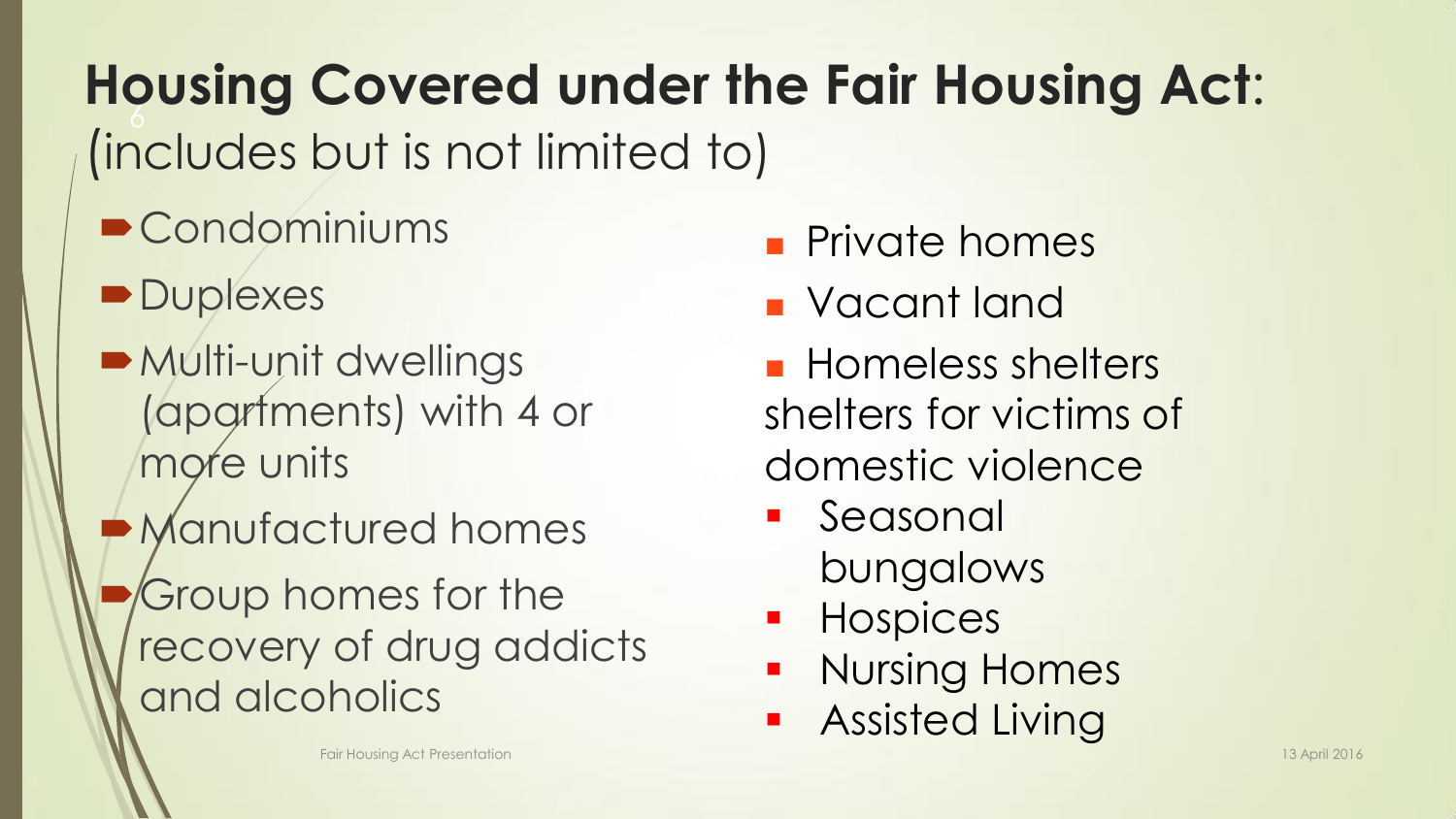### **Four Jurisdictional Requirements for a Fair Housing Case**

Person in a protected class

7

- A covered housing provider
- An illegal discriminatory housing transaction—an act that was done because of or has an adverse impact on a protected class or classes
- The illegal discriminatory act happened within the last year to file with HUD or two years in court (federal or state). Other statute of limitations may apply or be applied differently based on continuing violations and or pattern and practice cases or interpretations of cases.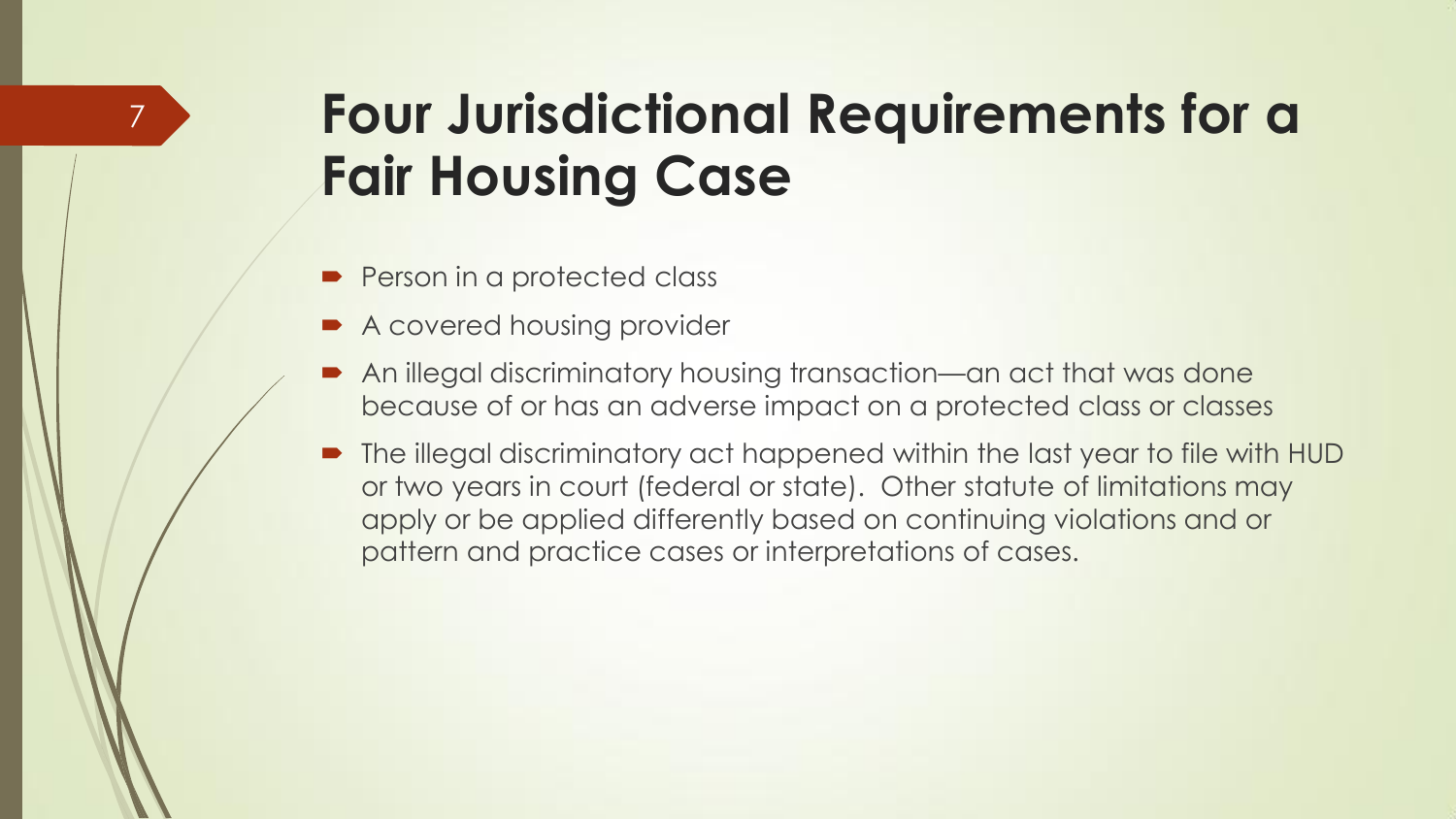## **Does the Fair Housing Act Apply to Refugees?**

- **•Yes.** Refugees, just like everyone else are protected because of race, color, national origin, religion, sex, familial status and disability as well as under other federal, state, and local laws.
- **Yes, refugee agencies are covered housing** providers under the Fair Housing Act if they act as the housing provider and or housing placement provider for refugees.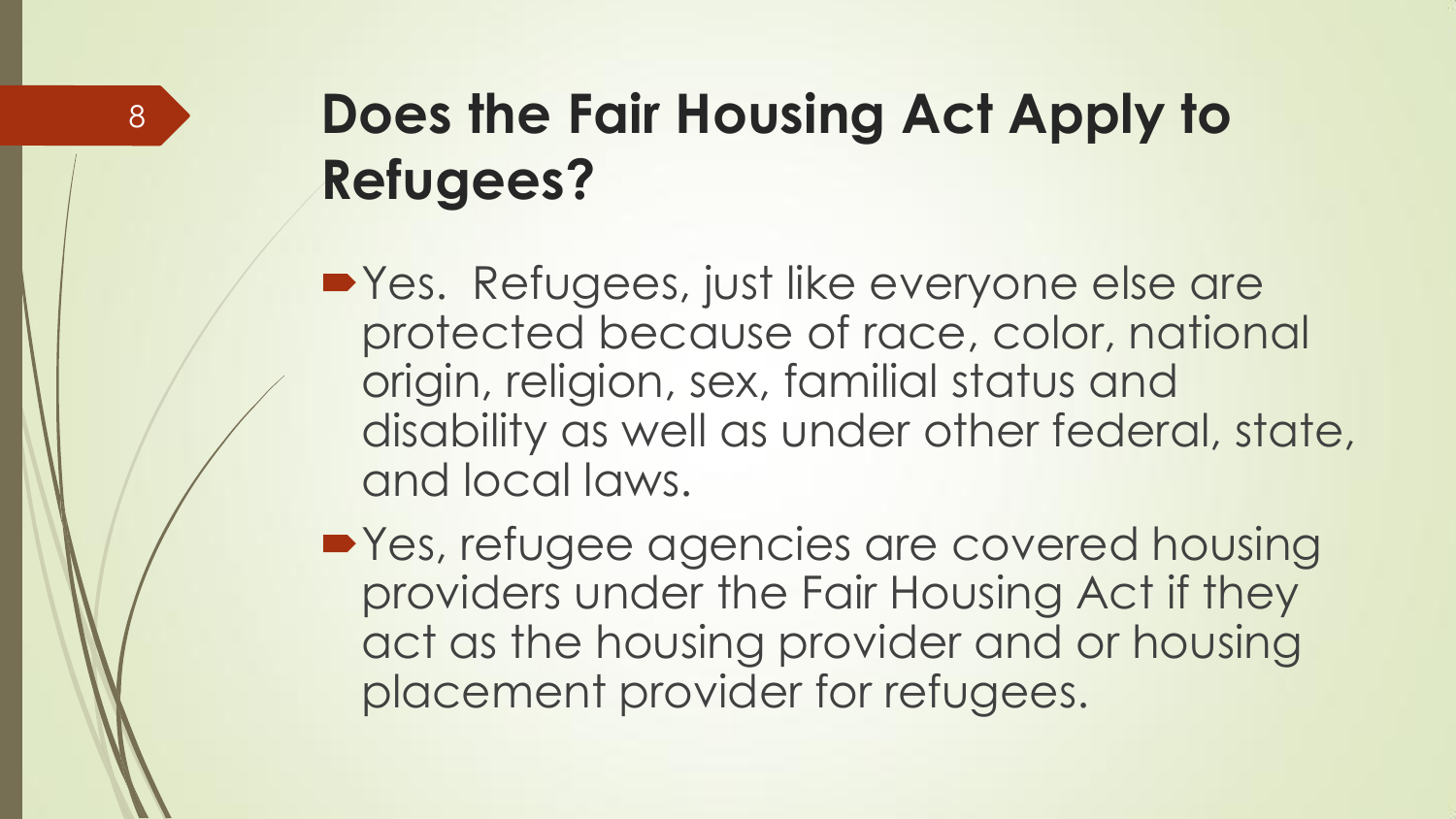## **The Fair Housing Act Applies to Refugees and their Housing Process, but What is a Refugee and Why does the Fair Housing Act Apply?**

9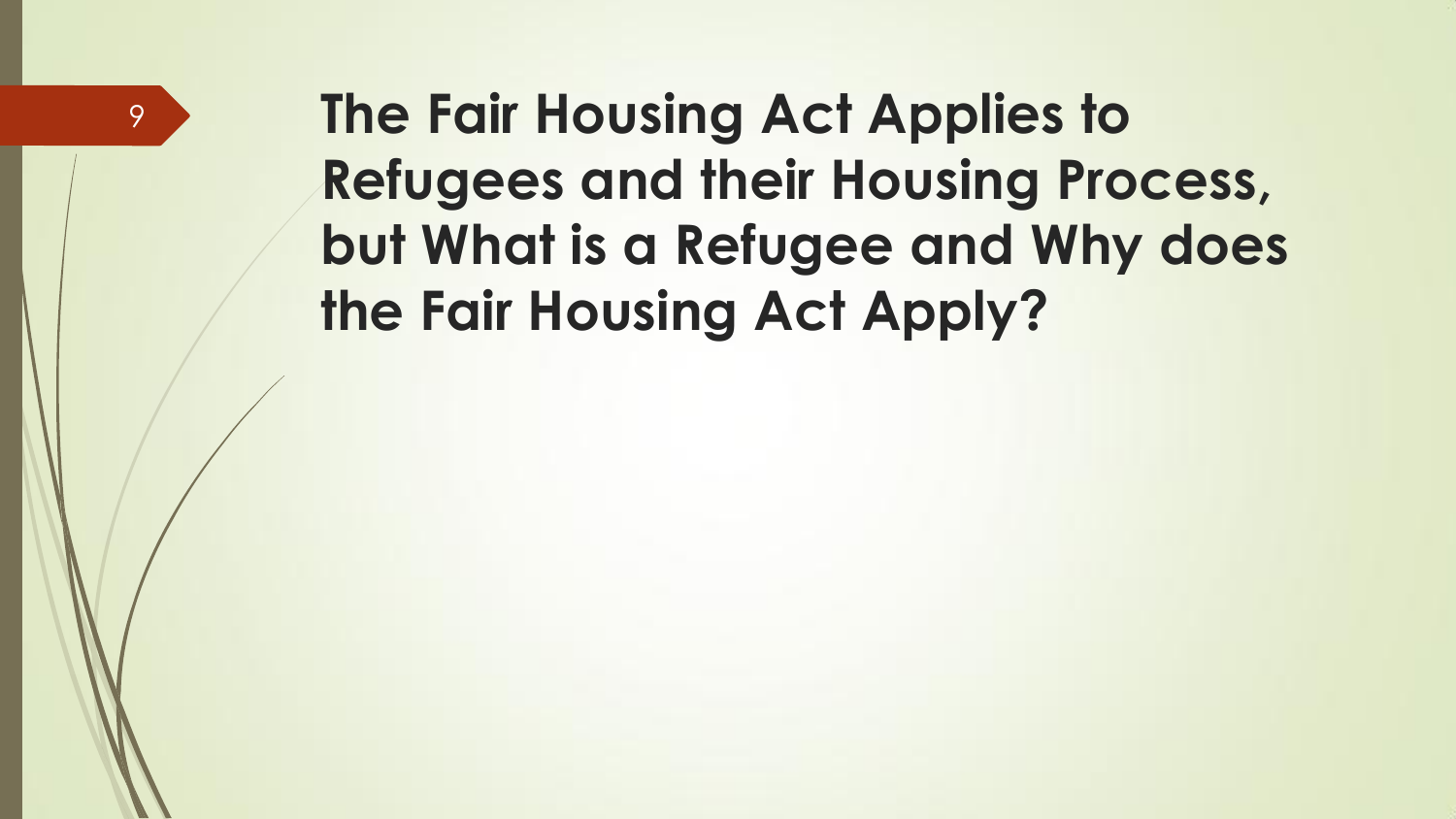#### **Who are refugees?** 10

■ The U.S. definition of a refugee is:

- Any person who is outside any country of such person's nationality
- or, in the case of a person having no nationality, is outside any country in which such person last habitually resided,

and who is unable or unwilling to return to,

 and is unable or unwilling to avail himself or herself of the protection of, that country because of persecution or a wellfounded fear of persecution on account of race, religion, nationality, membership in a particular social group, or political opinion."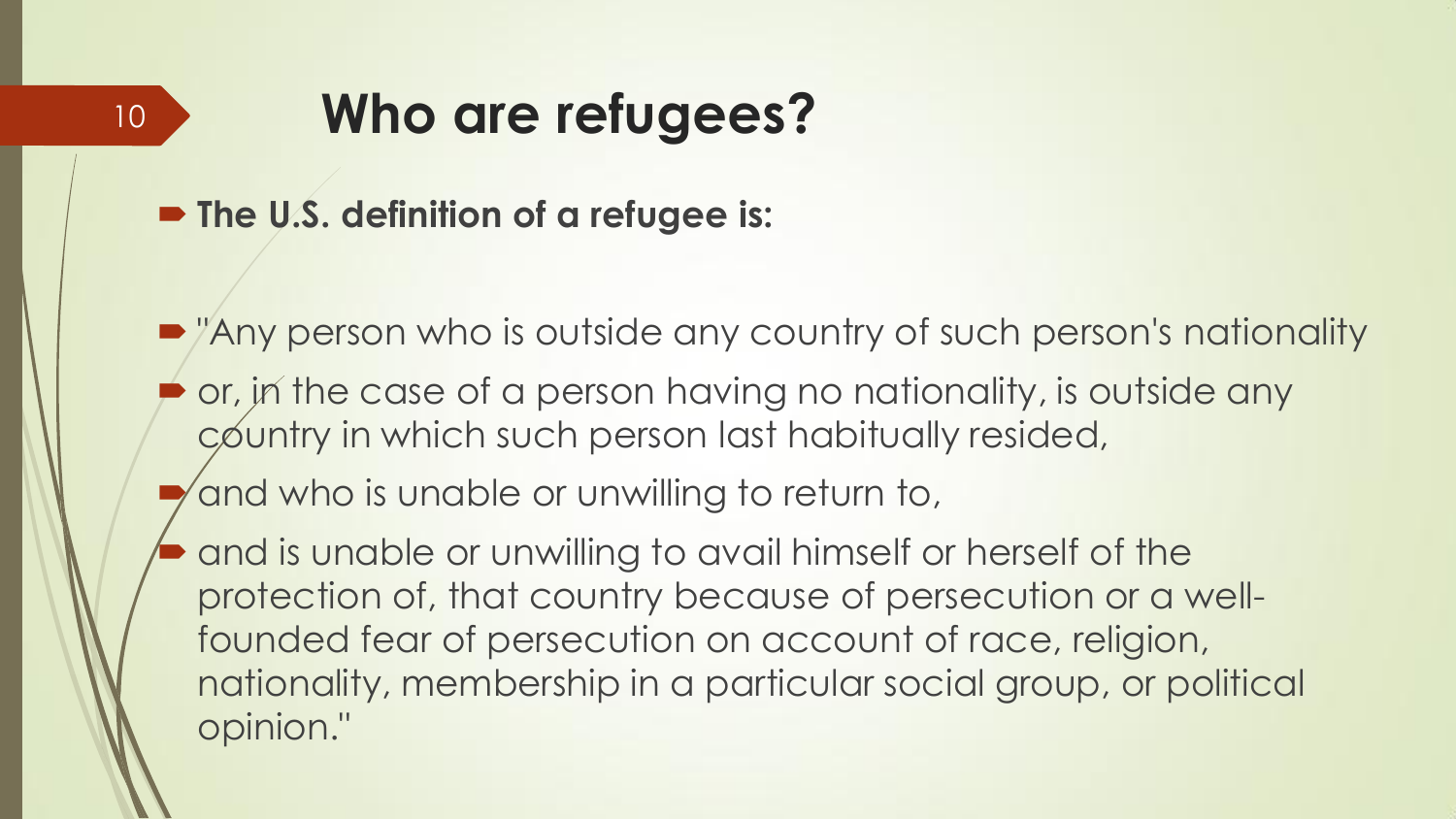### **Where do refugees come from?**

11

- Refugees come to our community from all over the world.
- The top five countries of origin for refugees resettled in Idaho in FY 2014 were Iraq, Congo, Bhutan, Burma, and Somalia.
- The top seven countries of origin for refugees resettled in Washington in FY 2014 were Iran, Iraq, Burma, Somalia, Bhutan and the Democratic Republic of the Congo, and Ukraine.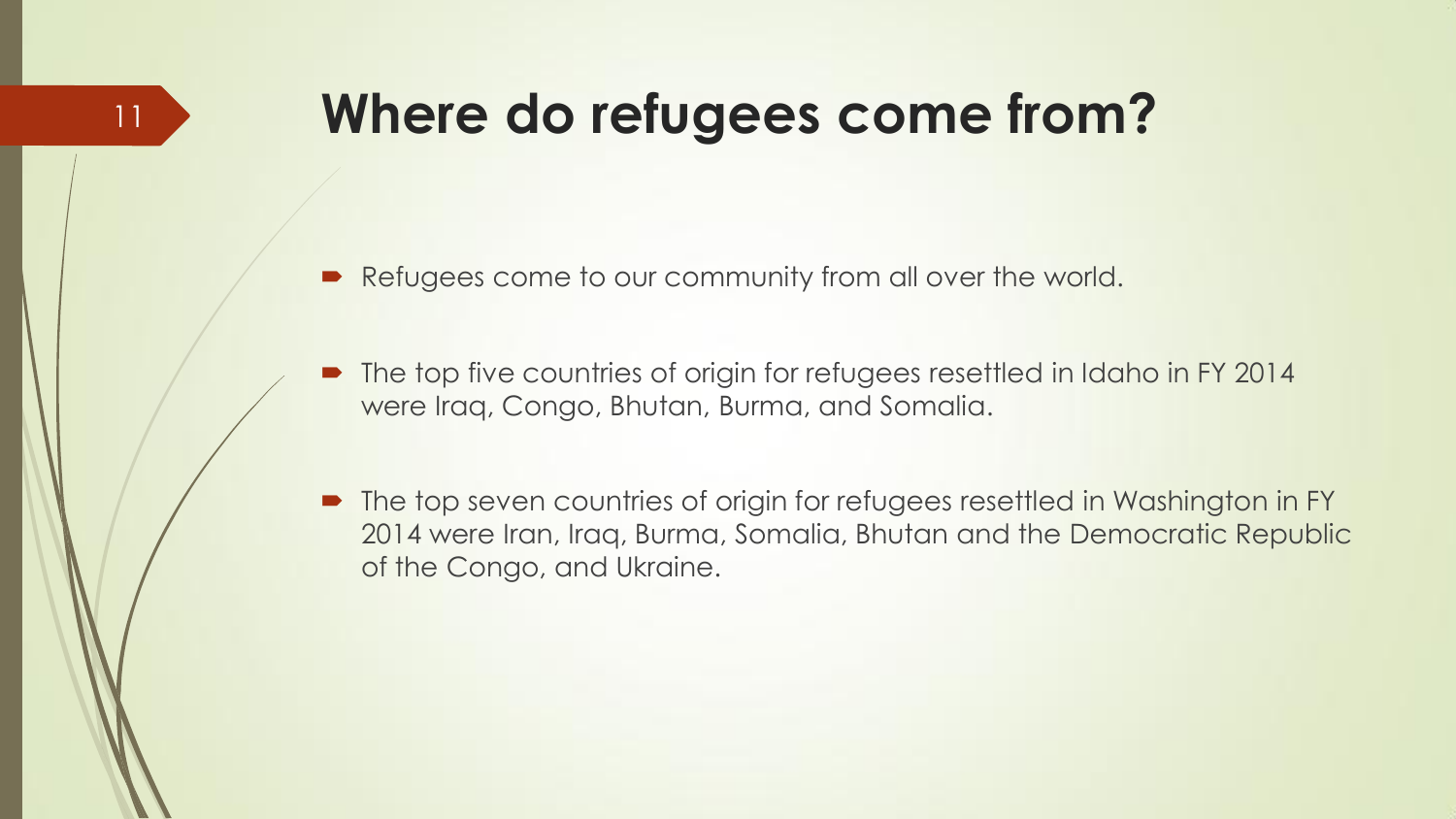## **What is a refugee agency?**

A **Voluntary Resettlement Agency (VOLAG)** is a private agency that enters into a grant, contract or cooperative agreement with the U.S. Department of State to provide for the reception and initial placement of refugees. This assistance may include social services, cash, food, **help in finding housing**, etc.

**In not all cases, but most, refugee agencies** help place in/find and pay for housing.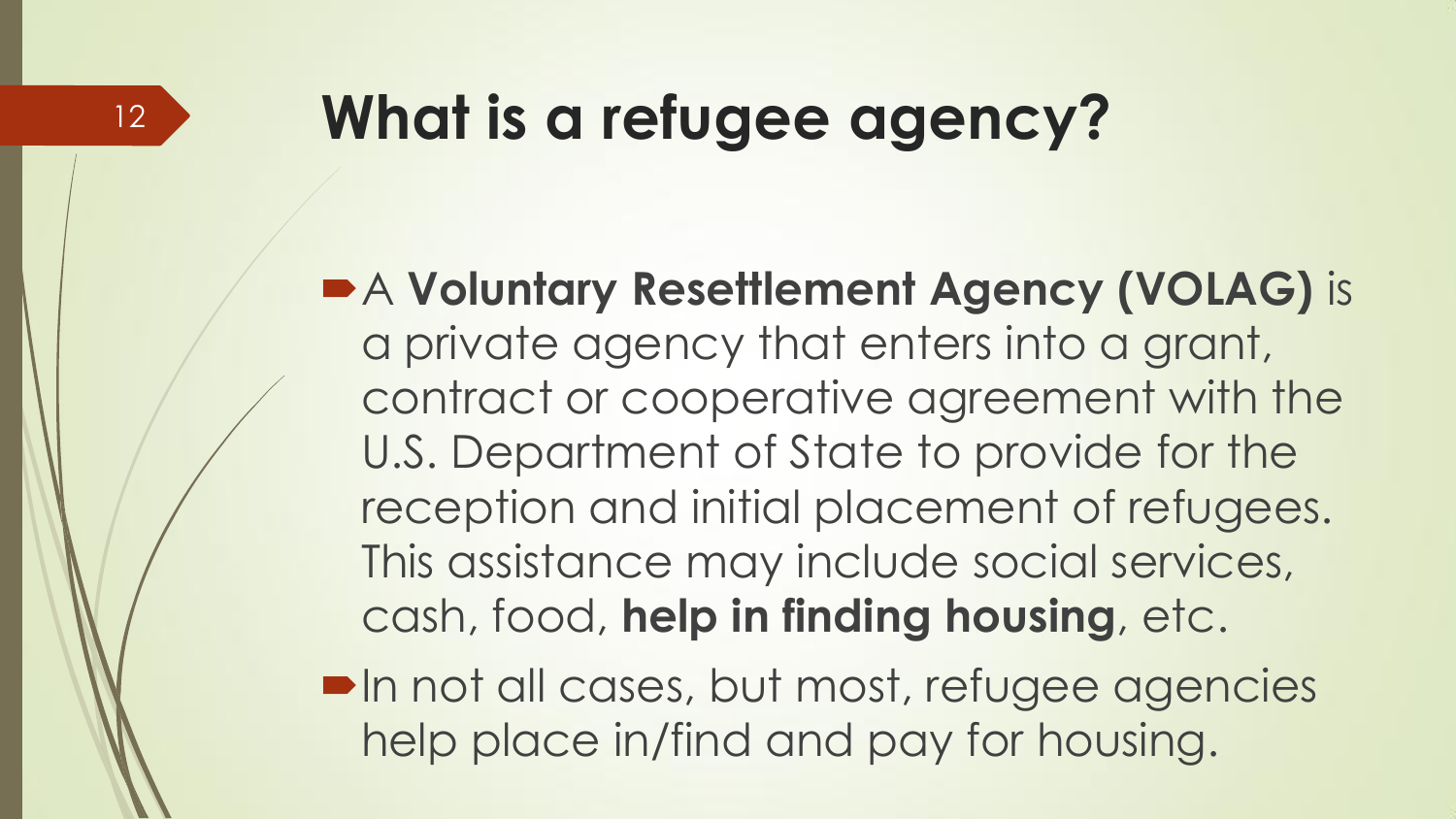#### **How long have refugees been resettling in Idaho and Washington?**

- Idaho entered the refugee resettlement arena in 1975, when Governor John Evans established the Indochinese Refugee Assistance Program in response to the need for all states to participate in the resettlement of refugees fleeing the overthrow of U.S. supported governments in Southeast Asia. [The Refugee Act of](http://www.acf.hhs.gov/programs/orr/resource/the-refugee-act)  [1980](http://www.acf.hhs.gov/programs/orr/resource/the-refugee-act) was passed to set up systems to deal with the increasing number of refugees from Vietnam, and other countries of the world. In Idaho, the process of resettlement became more formalized under this Act.
- Washington State has a long history of providing services and support to refugees. WA state was the first to respond to President Gerald Ford's call for assistance for refugees in May 1975. At that time, Governor Dan Evans made an initial commitment to resettle 500 refugees from Southeast Asia. They were provided temporary shelter at Camp Murray near Tacoma. Since that time, Washington continues to be ranked as one of the top resettlement states in the U.S.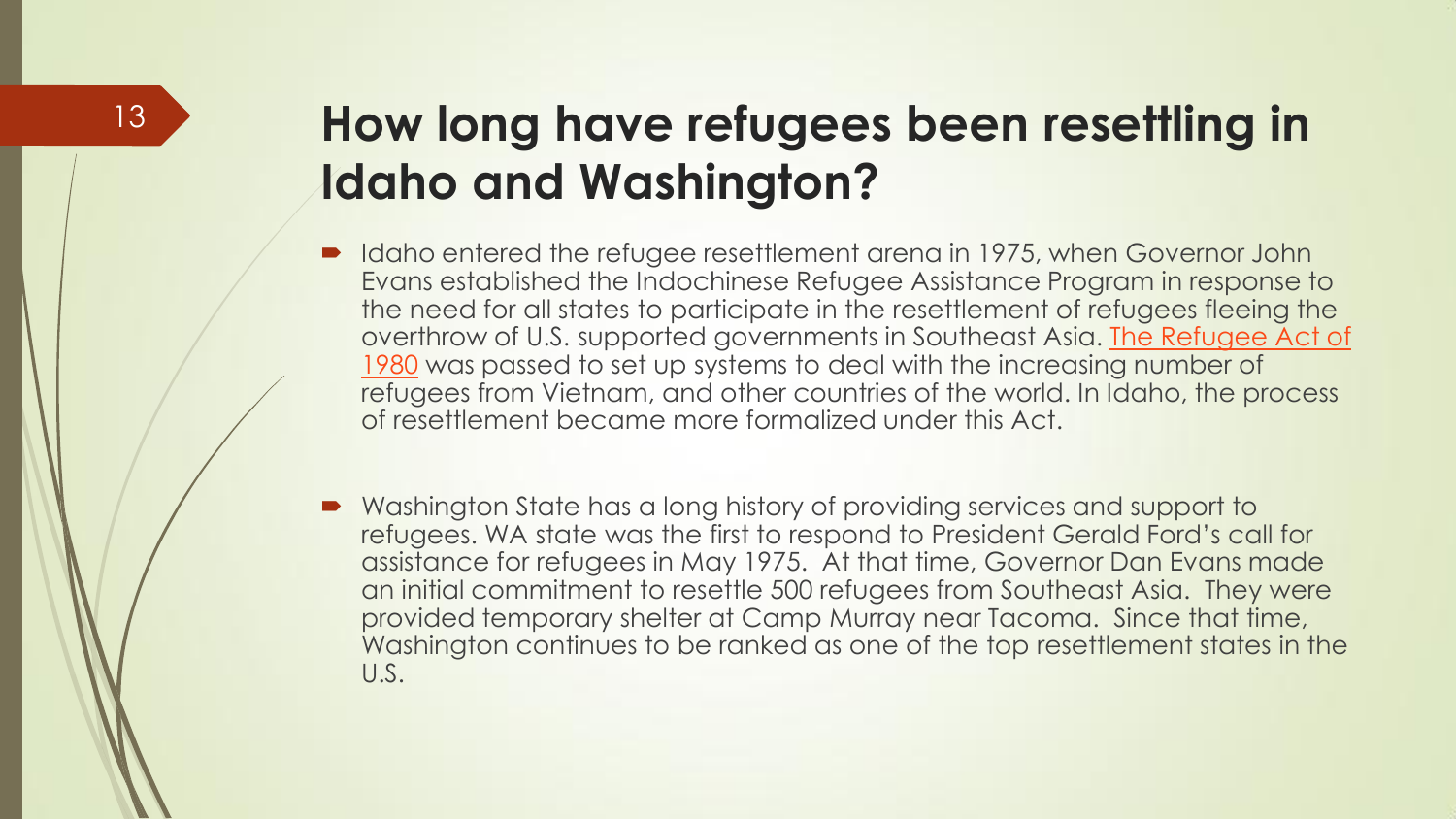## **Who works with refugees in Idaho and Washington?**

- **Washington is a state resettlement state meaning the State runs the refugee program and provides funds in addition to the federal funds. The Office of Refugee and Immigrant Assistance (ORIA) is located within the State of Washington, Department of Social and Health Services (DSHS), Economic Services Administration (ESA), Community Services Division (CSD). The private nonprofit resettlement organizations in Washington are (they may receive other federal and private funds):**
	- **Diocese of Olympia**
	- **World Relief**
	- **Lutheran Services**
	- **Jewish Services**
	- **International Rescue Committee**
- **Idaho is a private resettlement state meaning there is NO State Agency and No state funding but there may be other federal funding, grants, donations, etc.**
	- **Instead there is a private non-profit organization called Januus. Januus includes the Idaho Office for Refugees (IOR). IOR oversees the private refugee program in Idaho. Three private nonprofit refugee organizations or VOLAGS in Idaho are:**
		- **World Relief**
		- **International Rescue Committee**
		- **Agency for New Americans**

14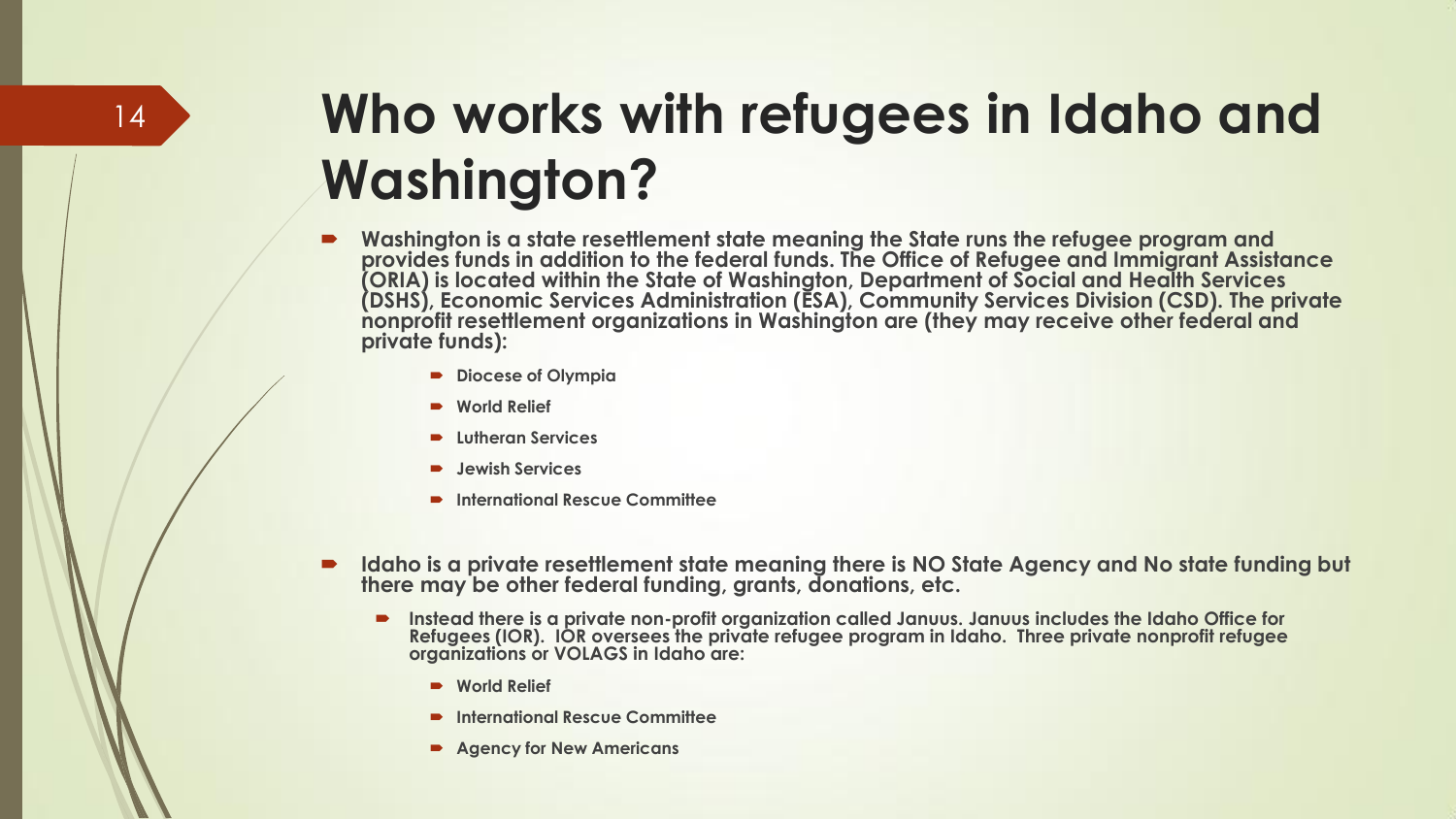#### The Process

1. **Refugees flee their homeland:** Because of a well-founded fear of persecution, a refugee will flee his/her home country.

2. **Refugees Seek Protection:** A refugee seeks protection from the United Nations High Commissioner for Refugees (UNHCR). Protection can come from one of three possible solutions: Return to the home country when homeland is deemed safe.

- $\blacktriangleright$  Settle into the country to which they fled.
- Resettle permanently into a third country.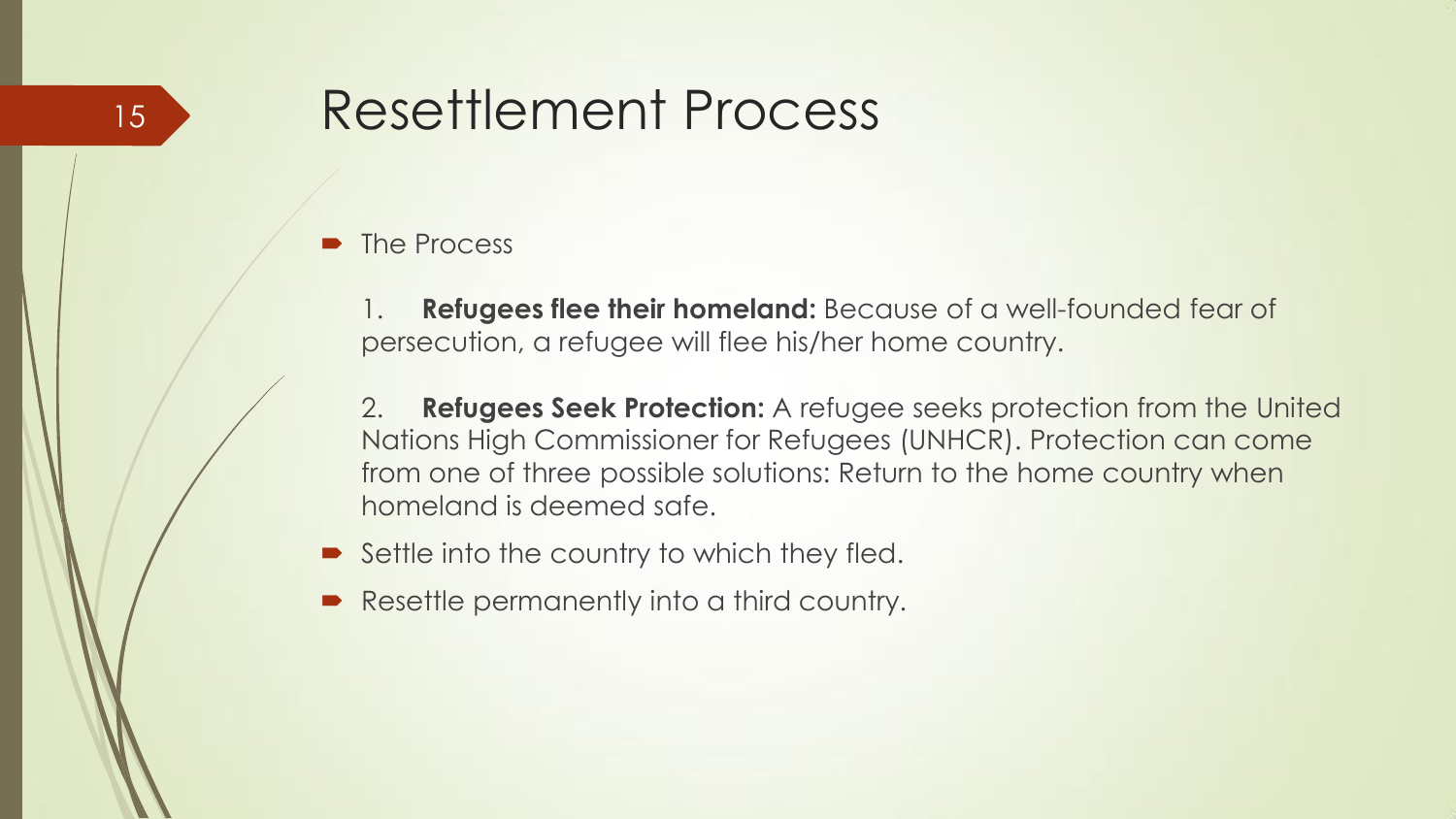- 3. **Access to the US Refugee Program:** A refugee can access the U.S. Refugee Program through an application process that includes referrals. The referrals can come from: An individual referral from the UNHCR or any U.S. Embassy (P-1 cases).
- A group referral where a person claims to be a member of a group of special humanitarian concern to the U.S. (P-2cases).
- A referral from a relative in the U.S. seeking to reunite with his or her family member overseas (P-3 cases). Only certain nationalities are identified each fiscal year and only parents, spouses and unmarried children under the age of 21 are eligible for a family referral.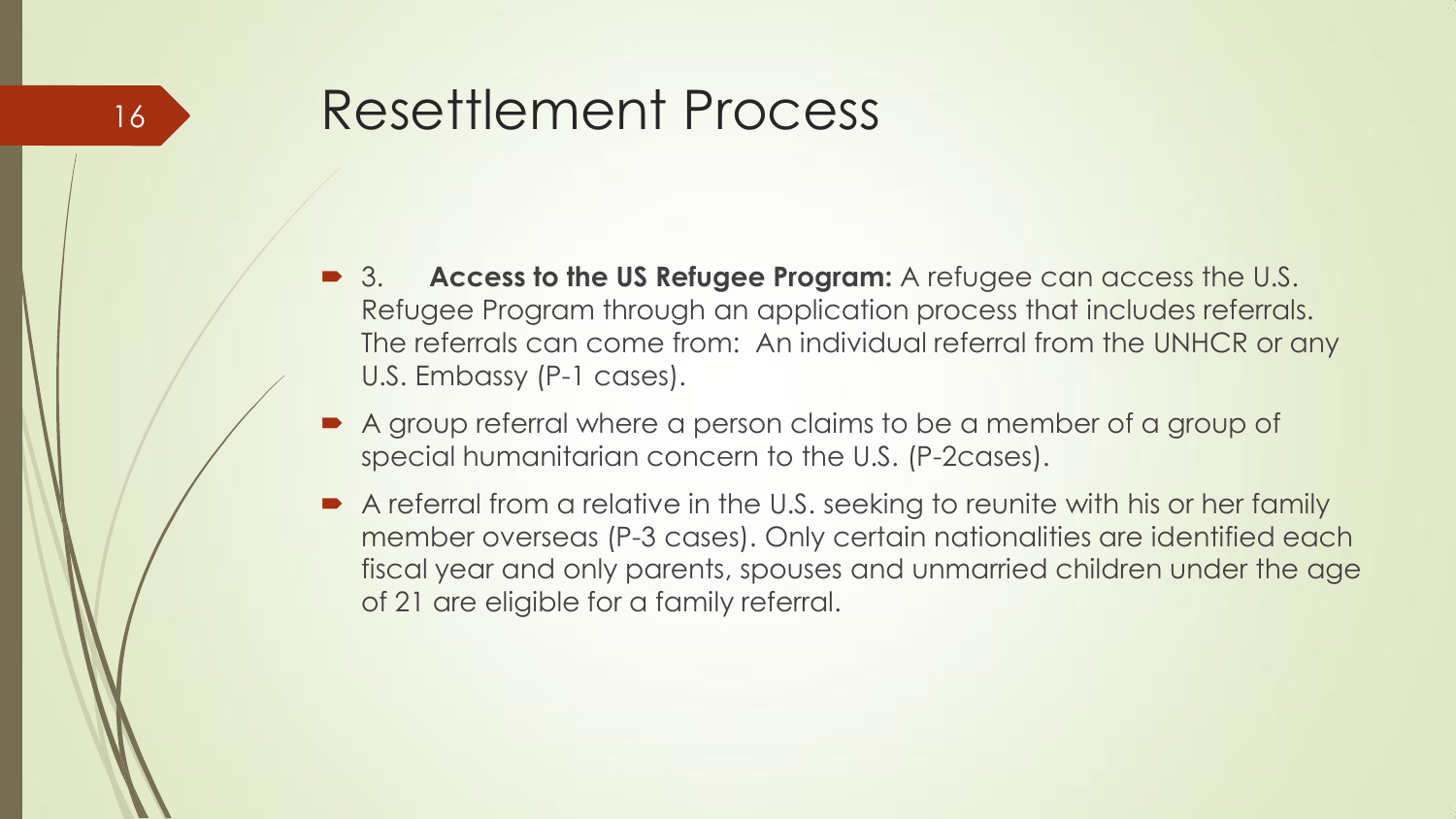- 4. **Permanent Resettlement into a Third Country**: If permanent resettlement is deemed a possibility, the refugee is interviewed in his/her current place of residence by U.S. Citizenship and Immigration Services (USCIS) to see if he/she will be granted permission to enter the U.S. Refugee Program.
- 5. **Approval:** If a refugee is approved by USCIS, the case is allocated to one of the 9 domestic resettlement agencies.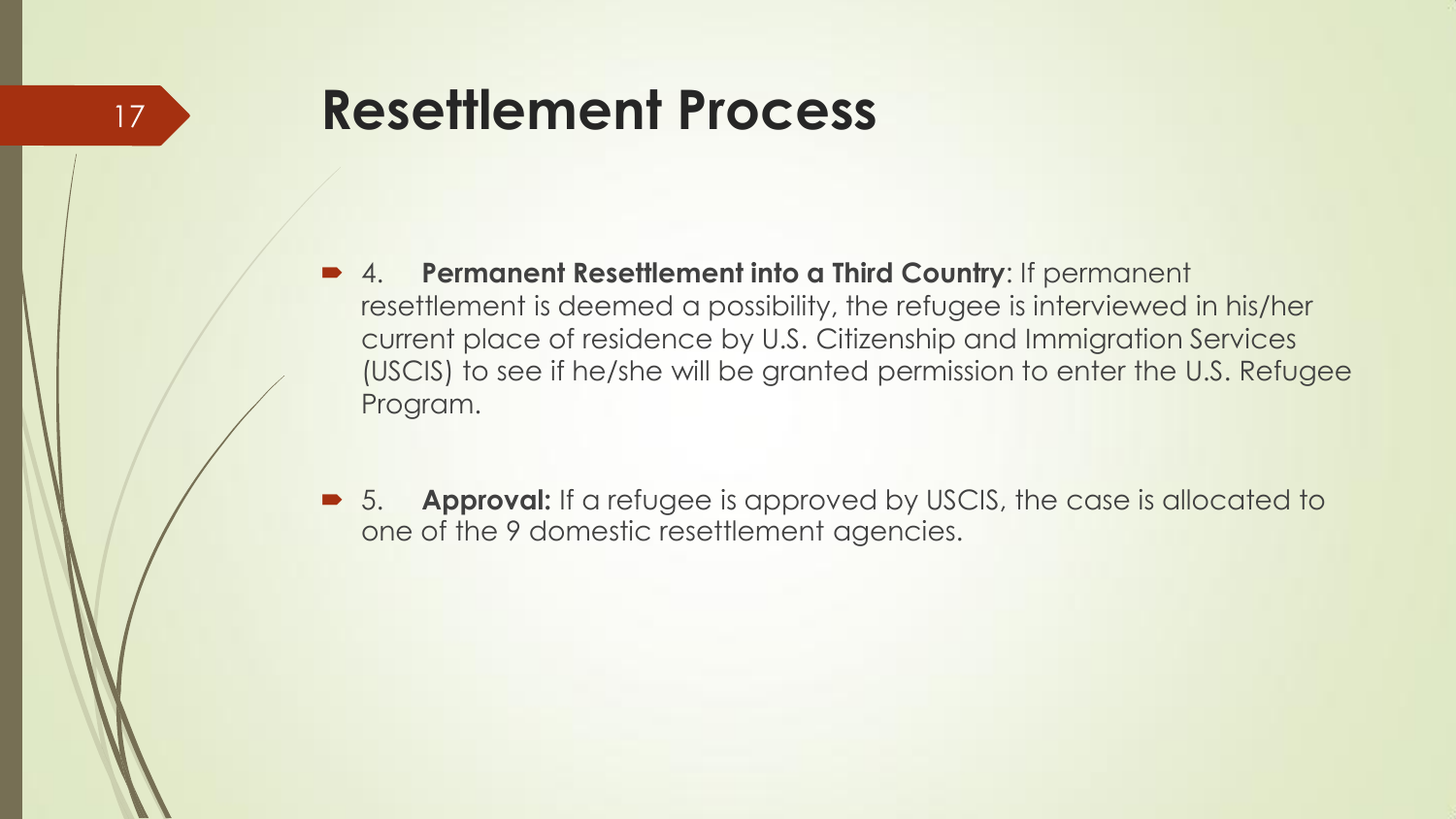6. **Resettlement:** The refugee's case is assured to a local office in the U.S., where help is found for the refugee. Assurance is based on an analysis of available resources in a given community to meet the needs of specific refugees.

#### \*\***Screening Processes**

**Security:** For a detailed list of steps involved in the security screening process, [please access this PDF, created by the International Rescue Committee.](http://www.idahorefugees.org/uploads/3/8/8/9/38892103/security_in_resettlement_factsheet.pdf)

**Medical:** For a list of pre-departure and post-arrival medical screening information, visit the Refugee Health Guidelines page of the Centers for Disease [Control and Prevention.](http://www.cdc.gov/immigrantrefugeehealth/guidelines/refugee-guidelines.html)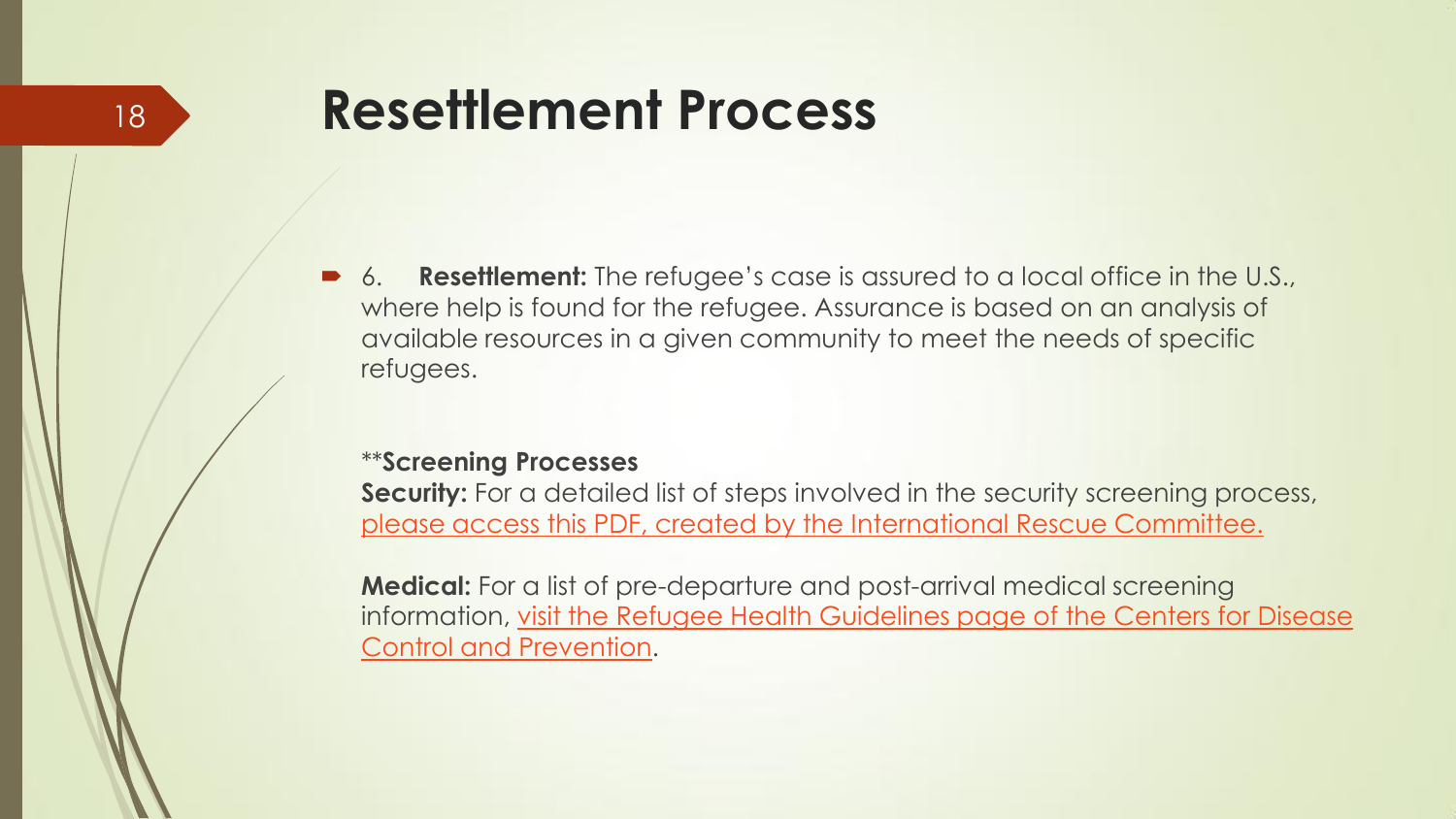## **Do refugees choose their resettlement city?**

- $\blacksquare$  No. Refugees do not choose their resettlement city. Unless there is a family member they are reunifying with, refugees are subject to the process of resettlement on the national level and have no choice where they are initially settled. They are, however, able to move from their initial resettlement city to another one should they choose to. (Can be very difficult process.)
- **Detack of funding for refugee agencies and lack of choice in** resettlement site (meaning choice of Country) and State, lack of choice in housing and lack of affordable housing, lack of income, and the travel loan debt combine to make the economic situation for New Americans difficult. Lack of choice may bring dissatisfaction and or fair housing issues if there is steering, segregation, etc.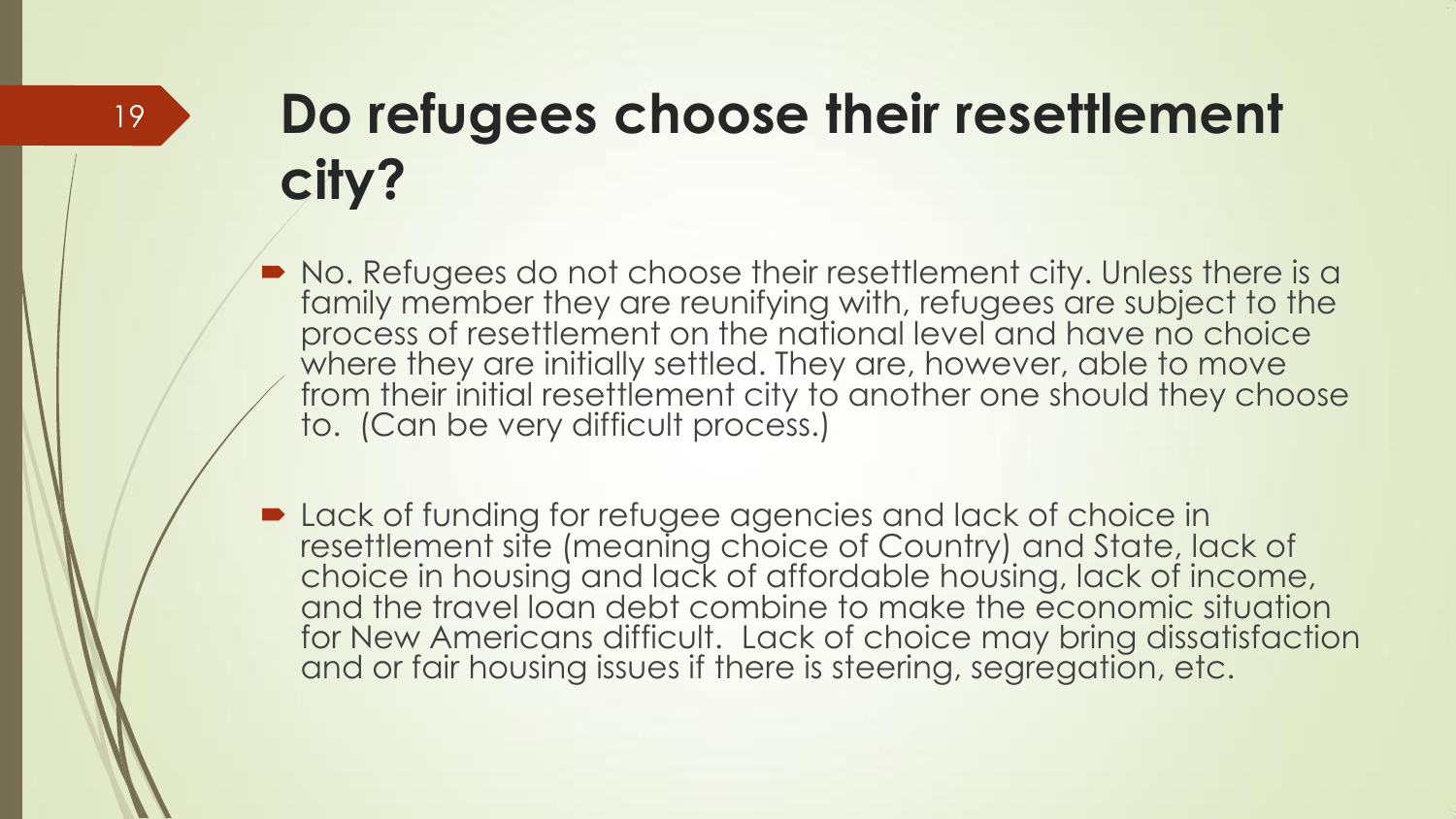### **Refugees arrive in the US with a Travel Loan**

- From the start, refugees pay their way here (children as well as adults). Some refugees don't understand their loans especially refugees who are illiterate, disabled, minor children or did not have their loan properly interpreted.
- This lack of understanding or inability to pay can set refugees up for bad credit especially if they cannot work because they are disabled or a child, cannot obtain a job (for a variety of reasons), and or have expensive housing. Per HUD guidance, refugees like everyone else should pay no more than 30% of their income for rent or mortgage. Their cash assistance may not cover their rent and or help them keep within that guideline if they cannot find affordable housing.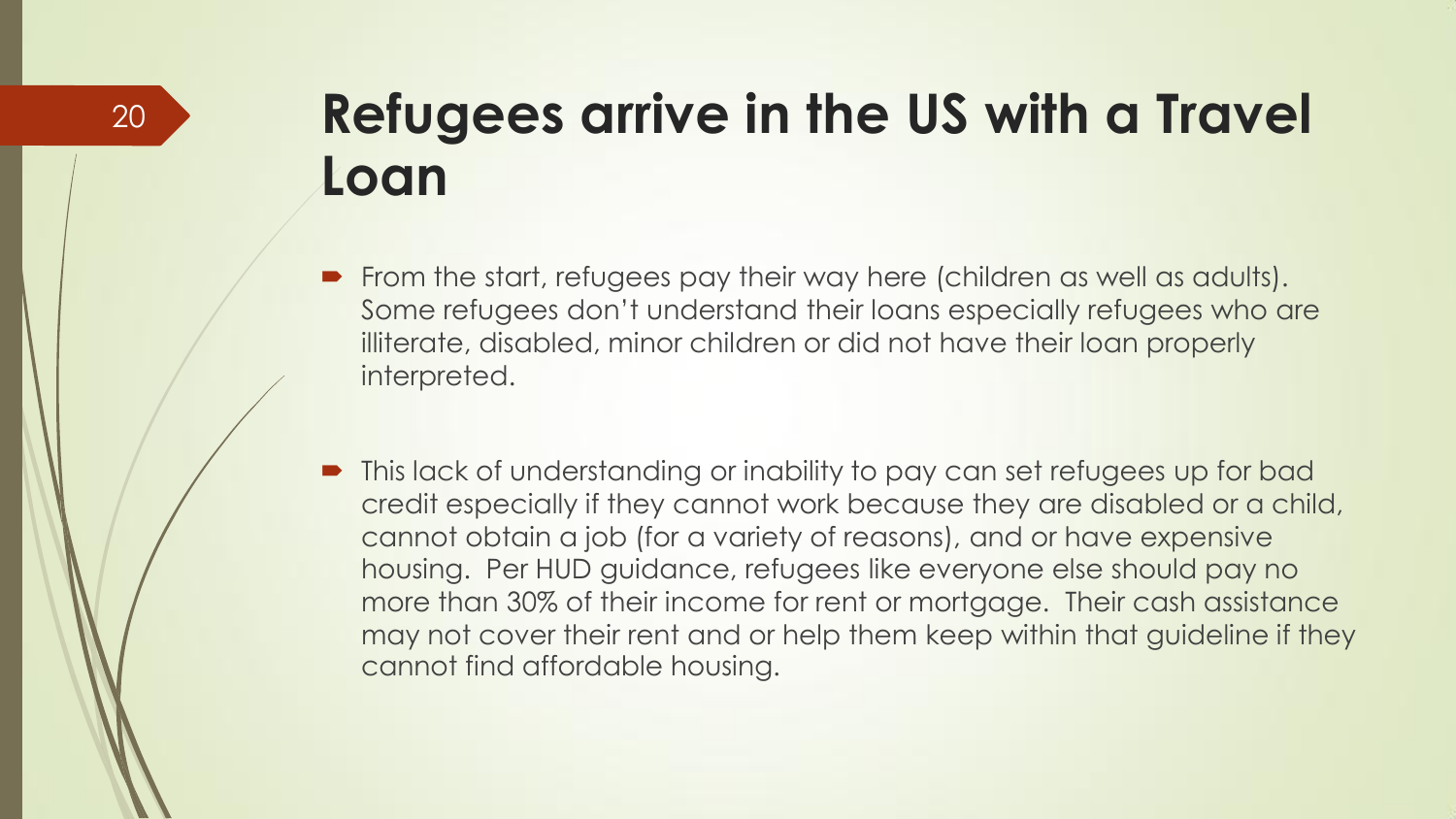## **Refugee Loan Fund: Revolving Fund for Interest-Free Loans** 21







75%











DFMS Episcopal Church Center

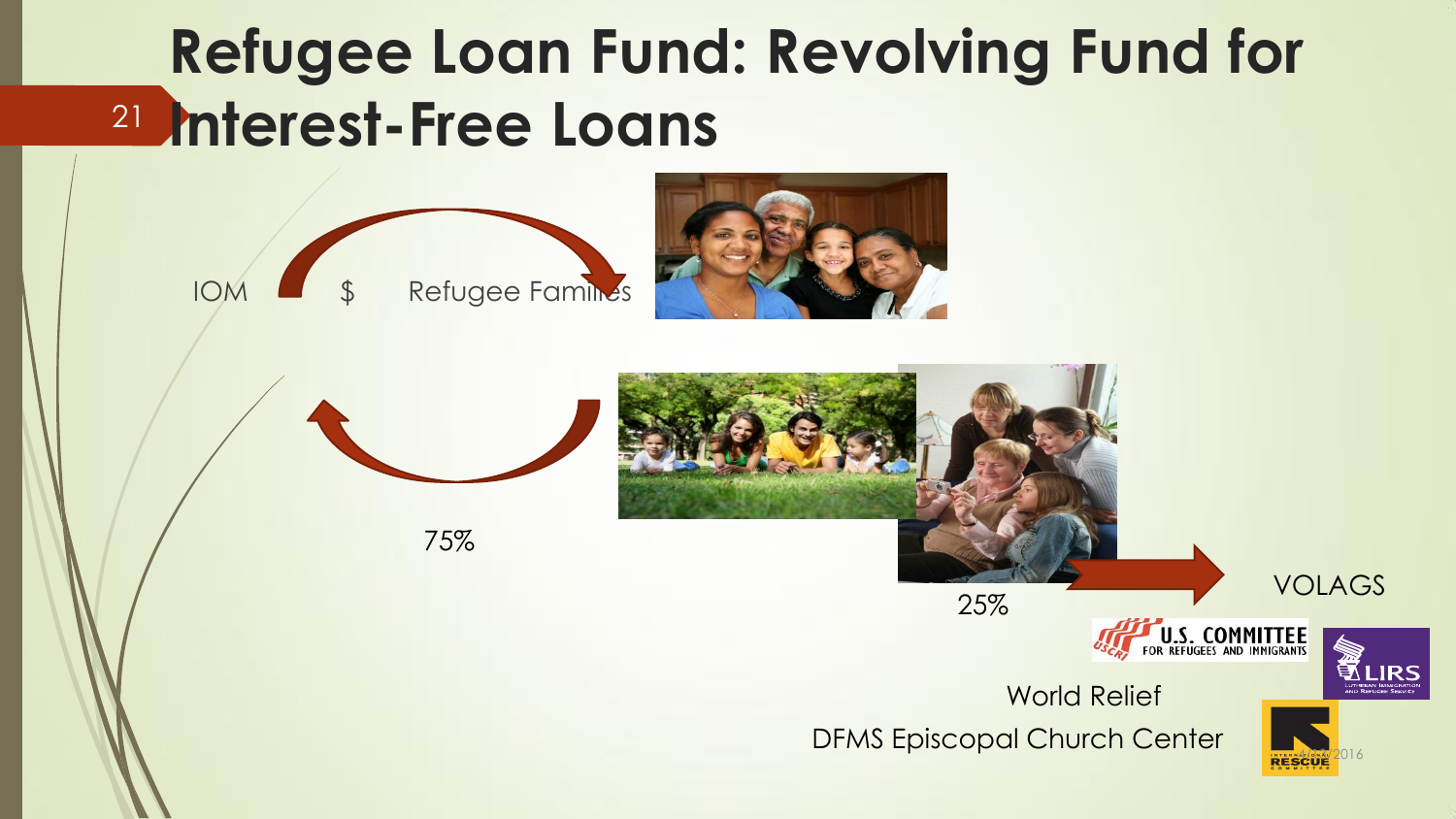## **Travel Loan Debt and Unaffordable Housing**

- In the past in our experience, but not in every case, travel loans affect a large number of refugees who were being evicted from housing that they did not choose and could not afford. Refugees could not afford their rent especially when they had a travel loan payment that they were paying instead of their rent.
- In April of 2012, Domestic Resettlement Section Chief Barbara Day from PRM expressly stated that the failure to pay the travel loan should not affect the refugee, PR Status or Citizenship.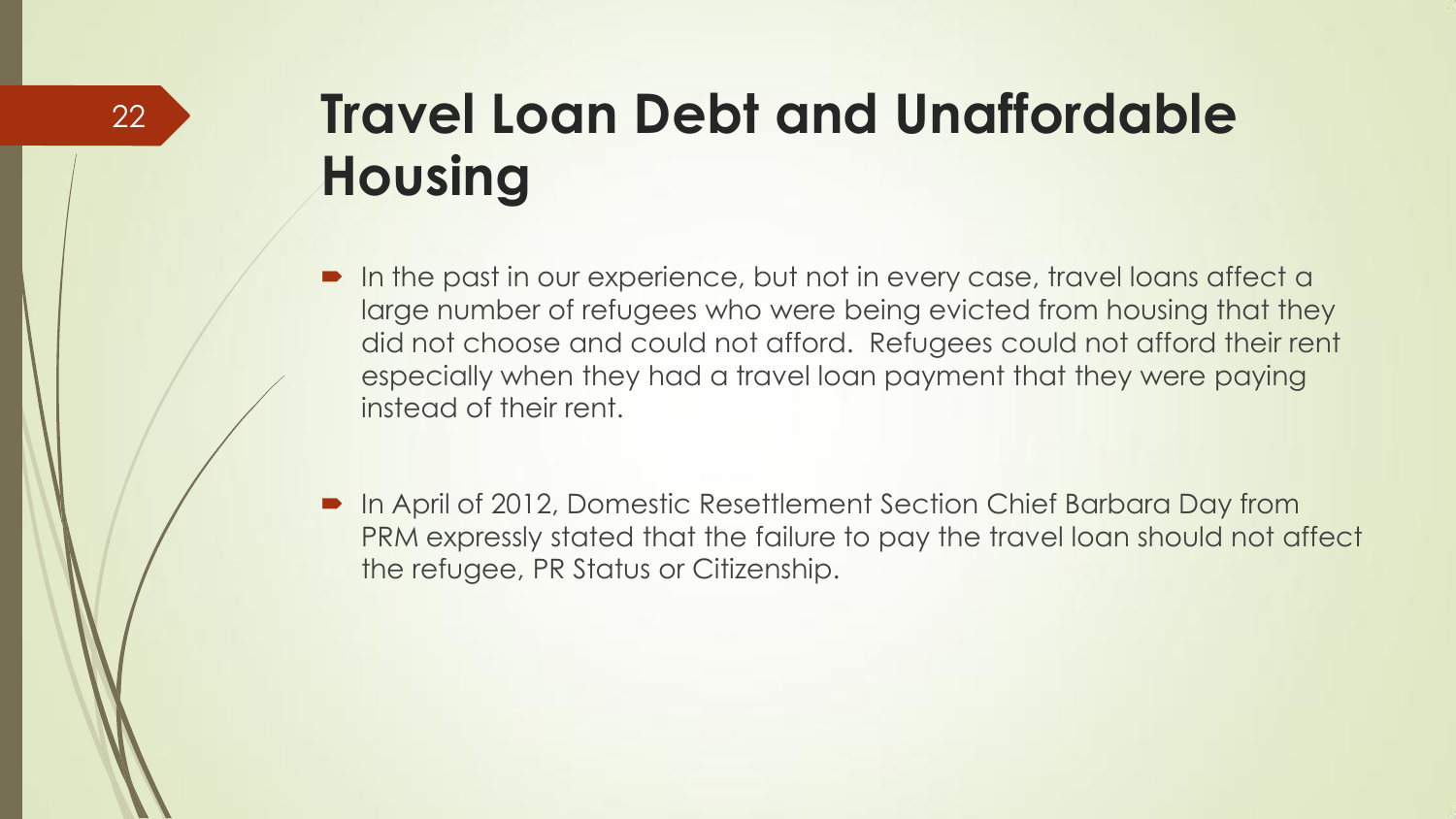#### **VOLAGS Responsibility under Cooperative Agreement**

- During the 90-day initial reception and placement period, the Recipient shall provide or ensure that the refugees assigned to it are provided orientation, with appropriate language interpretation if necessary, concerning:
- ...the legal requirement of each adult refugee to fully repay his or her IOM transportation loan in accordance with the established payment schedule.
- …requests for deferments, hardship or write-offs.

23

- …personal and household budgeting and finance.
- …help with affordable housing and income acquisition.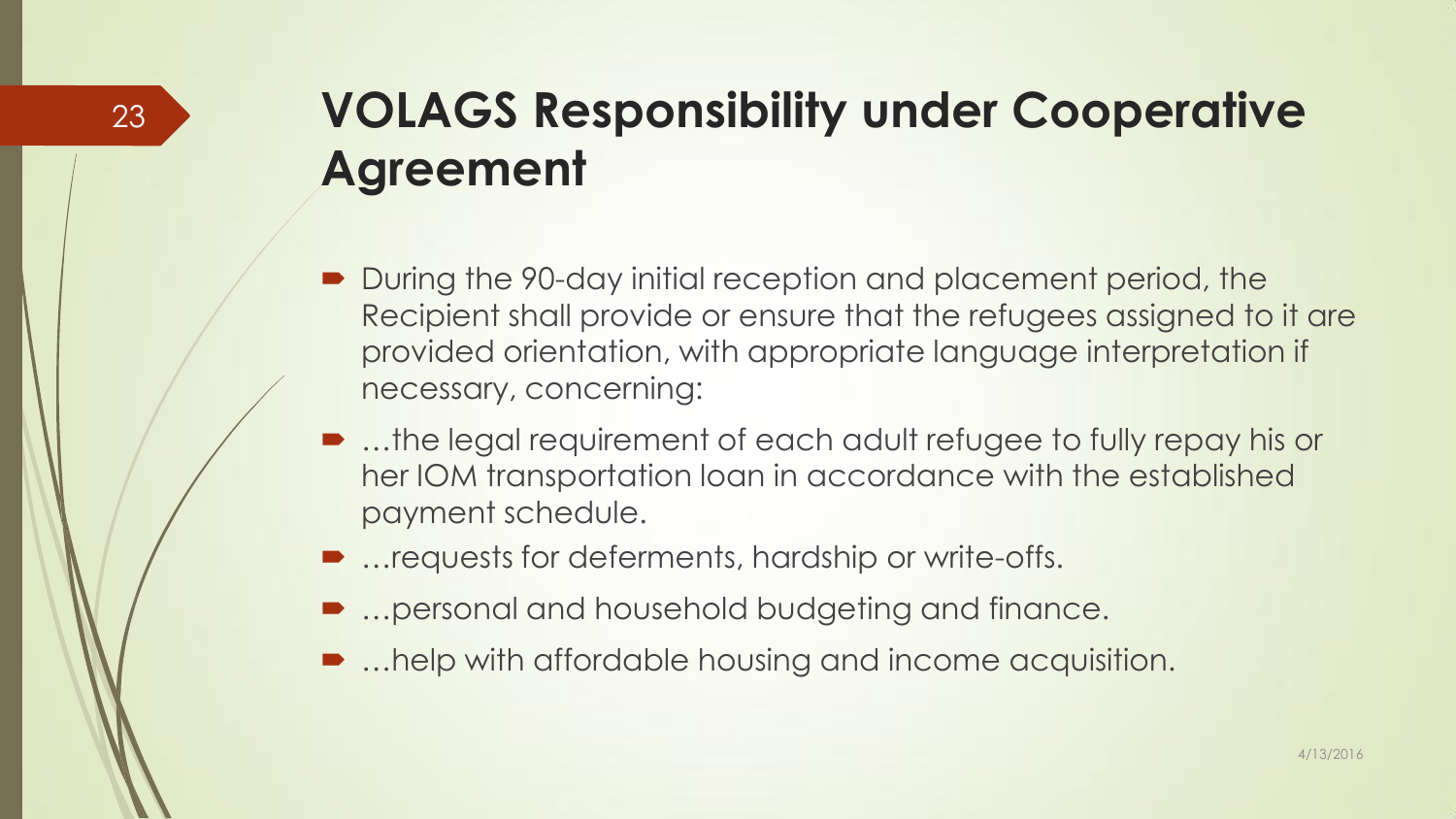### **Reasons to Request a Deferral or Write-off**

**Deferments** 

24

- **Hardship**
- Temporary medical conditions/permanent disability but can work
- Unemployment and Under-employment
- **Humanitarian Write-offs** 
	- **Disability is Permanent and Can't Work**
	- **Death**
	- **Bankruptcy**
	- $\blacksquare$  Minor Orphans
	- Victims of Violence or Domestic Violence
- **Documentation** 4/13/2016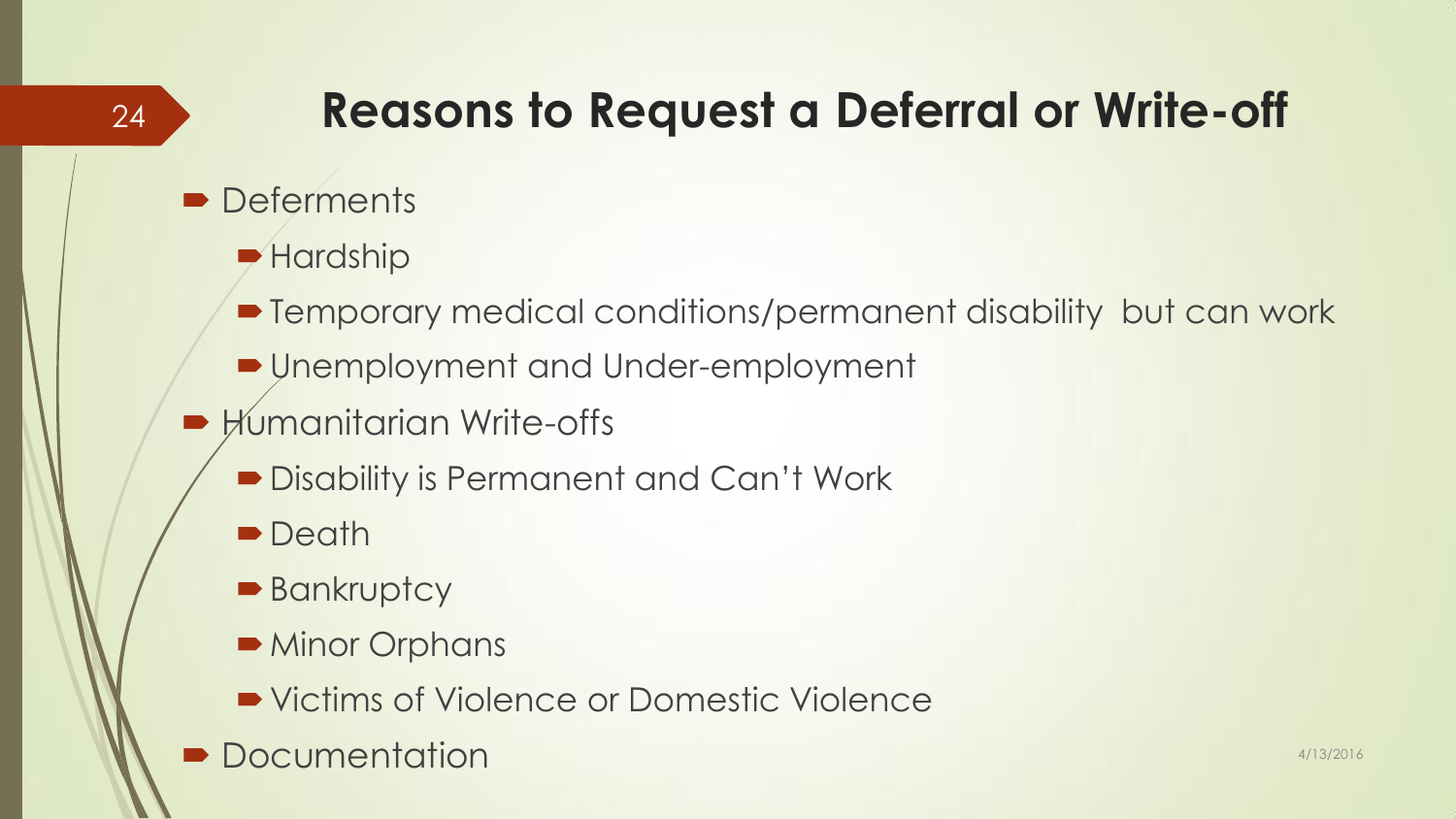### **How to Get Travel Loan and Housing Information Help**

**You can get a copy of a sample letter to fill out and send on your own, certified mail, from the following:**

Idaho Legal Aid Services, Inc.

Web address: www.idaholegalaid.org

208-345-0106

www.idaholegalaid.org

Your VOLAG, IOM or a consumer protection legal assistance lawyers or advocates or your local legal aid office.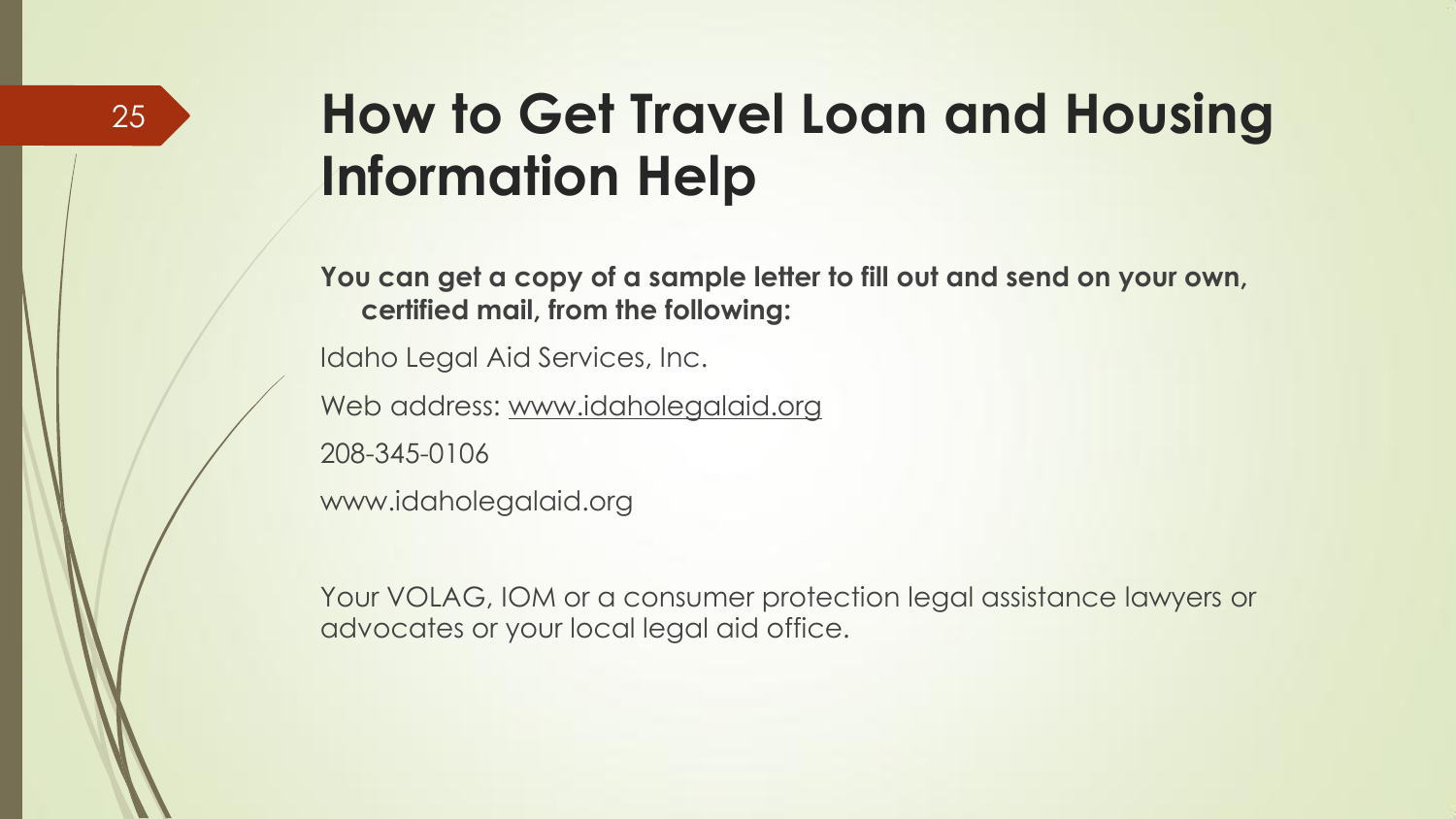### **The Fair Housing Act and Refugees**

 Remember the FHA prohibits discrimination in the sale, rental, and financing of housing, and in other housing-related transactions, based on race, color, national origin, religion, sex, familial status, and disability. The FHA prohibits types of action, regardless of actor, thereby covering a broad range of persons and entities that provide housing or engage in housing-related transactions. Resettlement agencies are covered insofar as they assist people in identifying and obtaining housing. (Note: The term "housing provider" does not appear in the FHA.)

The FHA protects refugees as New Americans as stated above.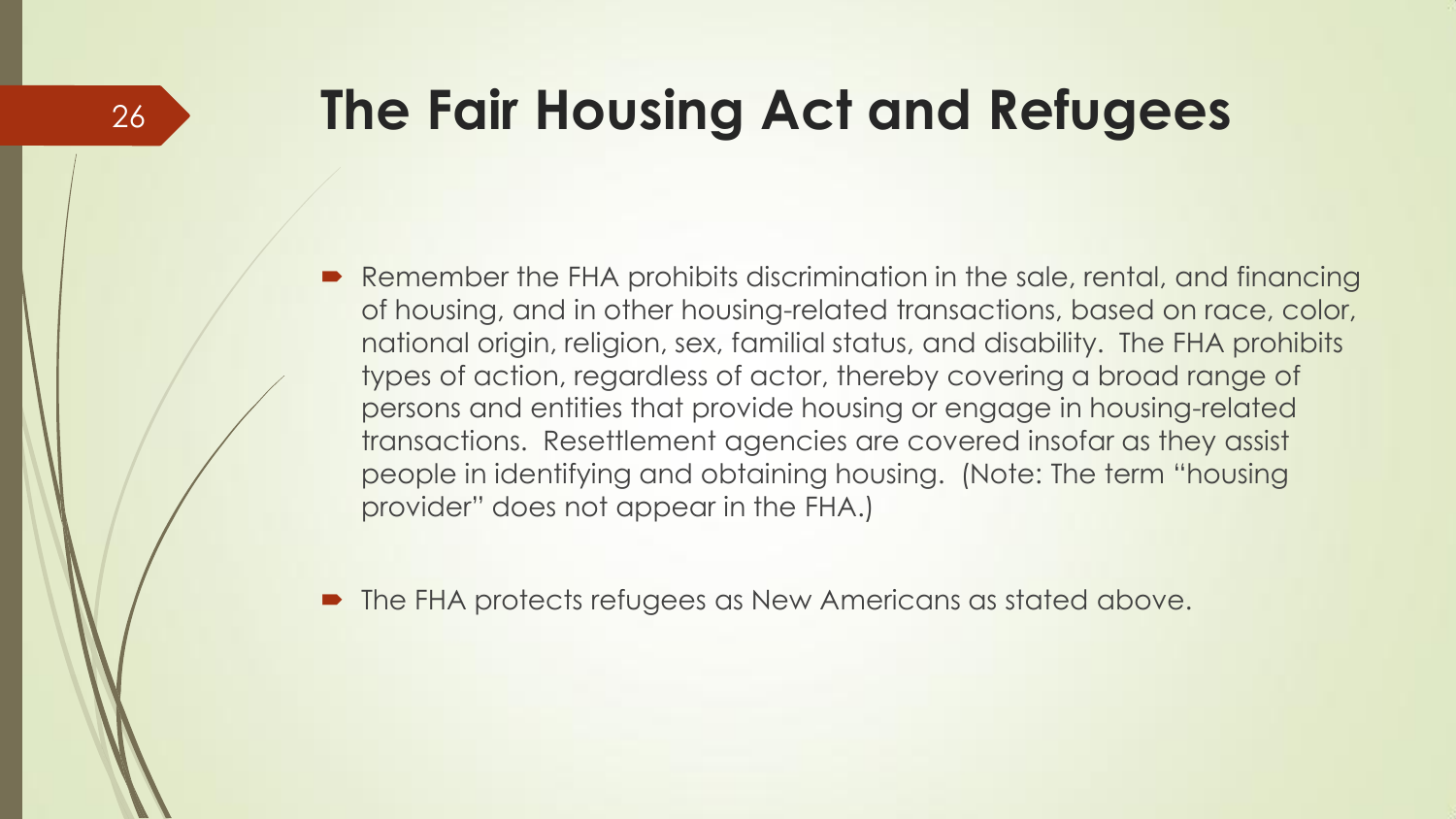## **Fair Housing Issues Facing Refugees**

- Lack of choice in placement
- Lack of affordability

27

- Steering and Segregating
- Occupancy Policies (used to bar large families, certain religions, & certain NOs)
- Failure to interpret contract terms
- **Failure to translate in federally assisted housing (Title VI & Title VIII)**
- Failure to return security deposits and or large damage claims
- Housing with serious infestations and being blamed for them
- Inaccessible housing
- Housed in low-economic opportunity areas—with crime, pollution, infestations, lack of transportation, etc.
- Lack of knowledge about other housing options, affordable housing, housing programs, housing vouchers
- Outright denials based on national origin, limited English proficiency, race, religion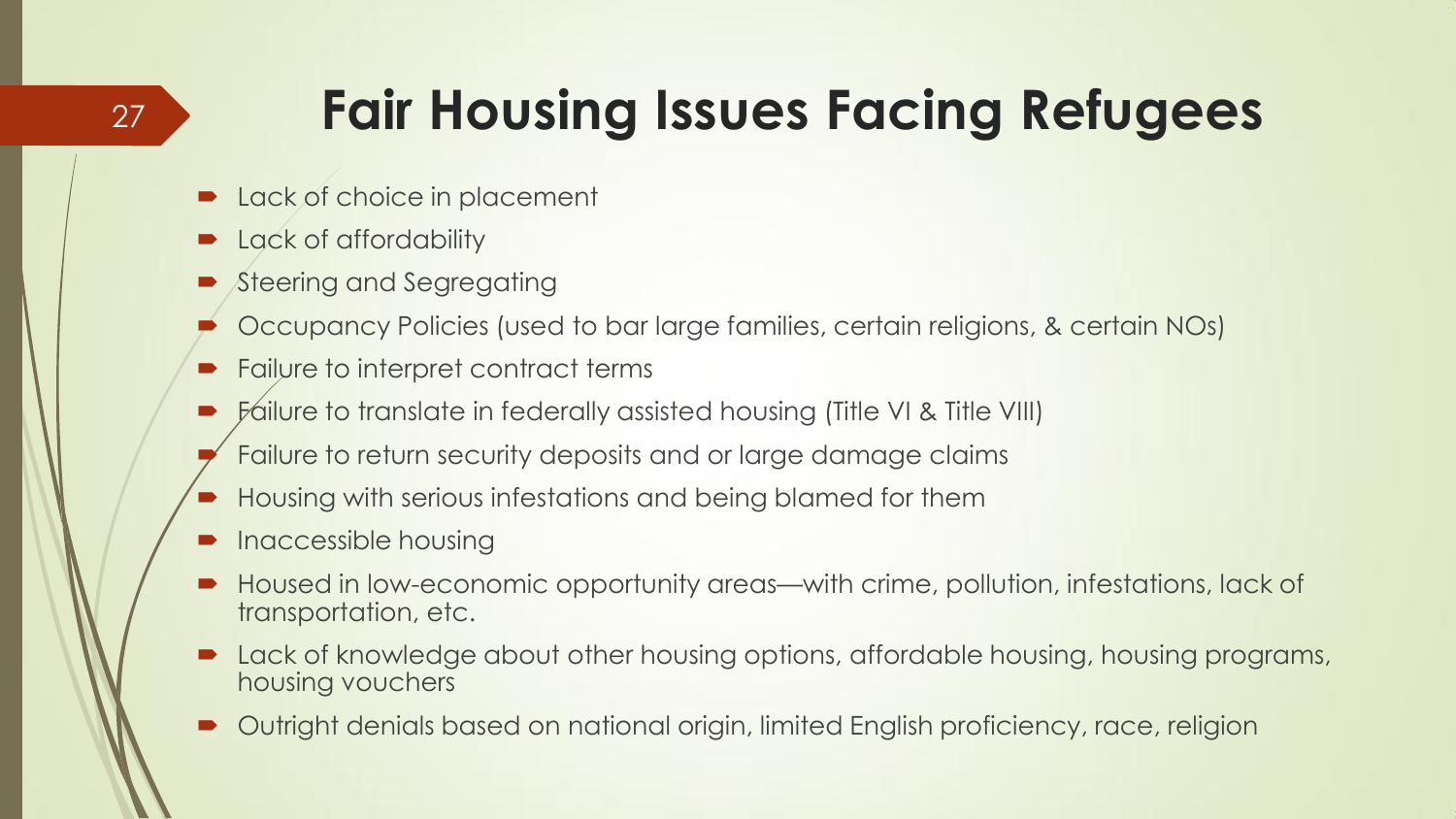## **Fair Housing Issues Facing Refugees**

- Discriminatory actions toward Middle Eastern persons and anti-refugee sentiments in communities
- **Charging higher rents, deposits based on national origin**
- **Mass evictions adversely affecting protected classes**
- Using source of income, credit, criminal history to screen out prospective tenants
- City, County, and State land use policies that present barriers to affordable housing, group homes, etc. which discriminate based on a protected class or have a disparate impact based on a protected classes
- Affordable housing developers cannot build in in communities because homeowners/local governments block the building because of prejudice toward a protected class(es) or land use policies have a disparate impact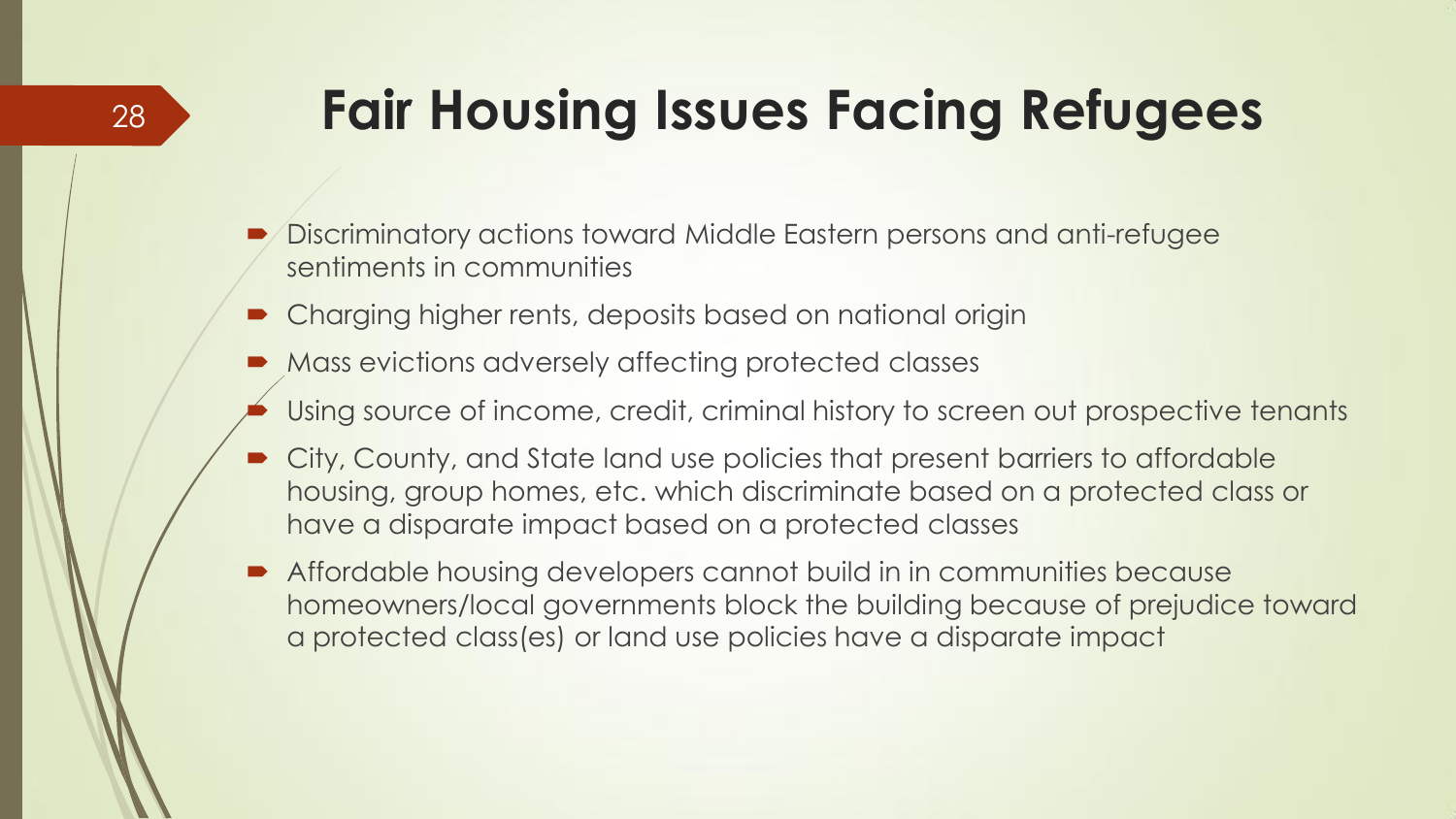### **Addressing the Barriers**

■ HUD and the Office of Admissions for Refugees came to get together to address growing fair housing concerns facing refugees. From this meeting in January of 2012, PRM and HUD created a memo to provide the law and **best practices** for addressing housing barriers for refugees.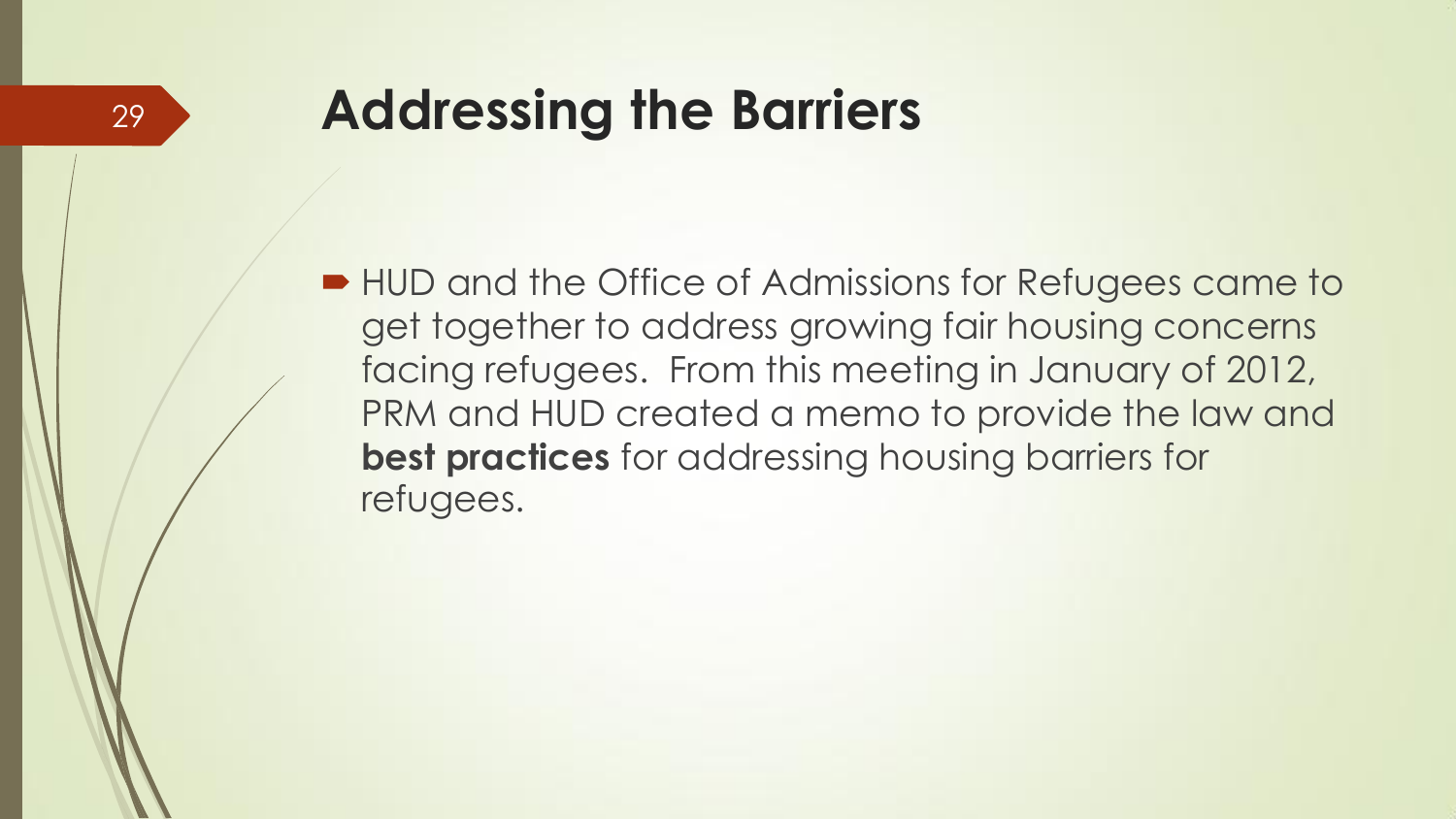#### **January 27, 2012, Memo from Lawrence Bartlett, Director, Office of Admissions to Resettlement Agencies regarding Information regarding Housing Placements for Refugees**

- The Department of State, Bureau of Population, Refugees and Migration (PRM), in consultation with the Department of Housing and Urban Development (HUD), Office of Fair Housing and Equal Opportunity, provided the following *Note to Resettlement Agencies* in light of questions raised during the December 2011 Admissions Workshop.
- This *Note to Resettlement Agencies* included basic background information on relevant sections of the Fair Housing Act, Title VIII of the Civil Rights Act of 1968 (Fair Housing Act or FHA), and other information, including suggested best practices, which may be helpful to resettlement agencies in the housing placement process.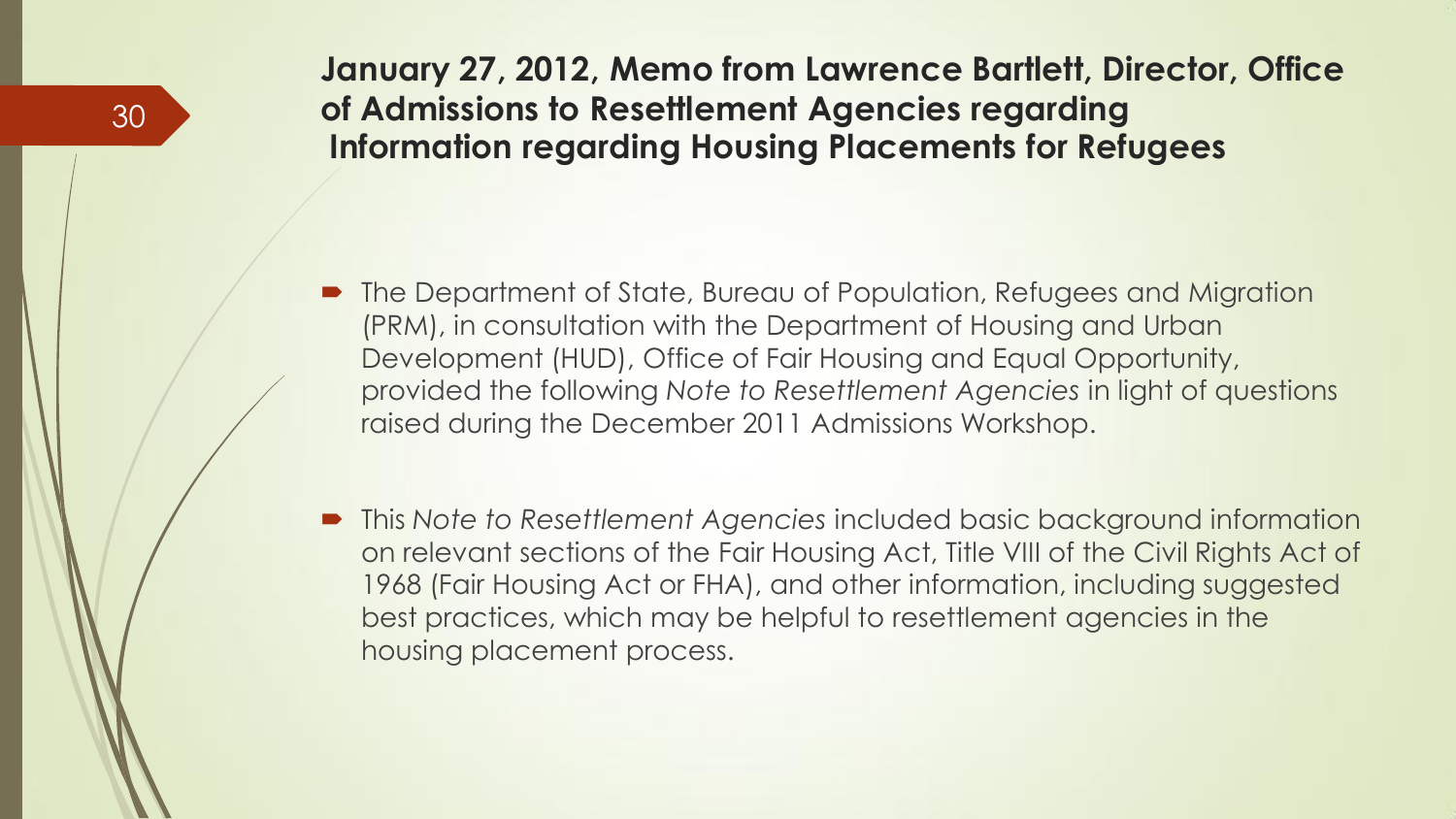#### **Resettlement Agencies regarding Information regarding Housing Placements for Refugees**

- As noted in the Cooperative Agreement (Agreement), resettlement agencies must provide the services specified therein "in a manner consistent with United States law." Thus, in addition to compliance with the specific housing-related provisions in the Agreement, particularly those found in Section 8.C.4, resettlement agencies must also comply with generally applicable legal rules, such as those found in the Fair Housing Act.
- This *Note* is provided by PRM in the spirit of cooperation, as a partner to resettlement agencies, in seeking the best possible outcomes for refugees resettled in the U.S. It may not be relied upon as legal guidance. Each resettlement agency is solely responsible for ensuring compliance with U.S. laws such as the Fair Housing Act, and should consult with counsel when questions arise regarding specific cases.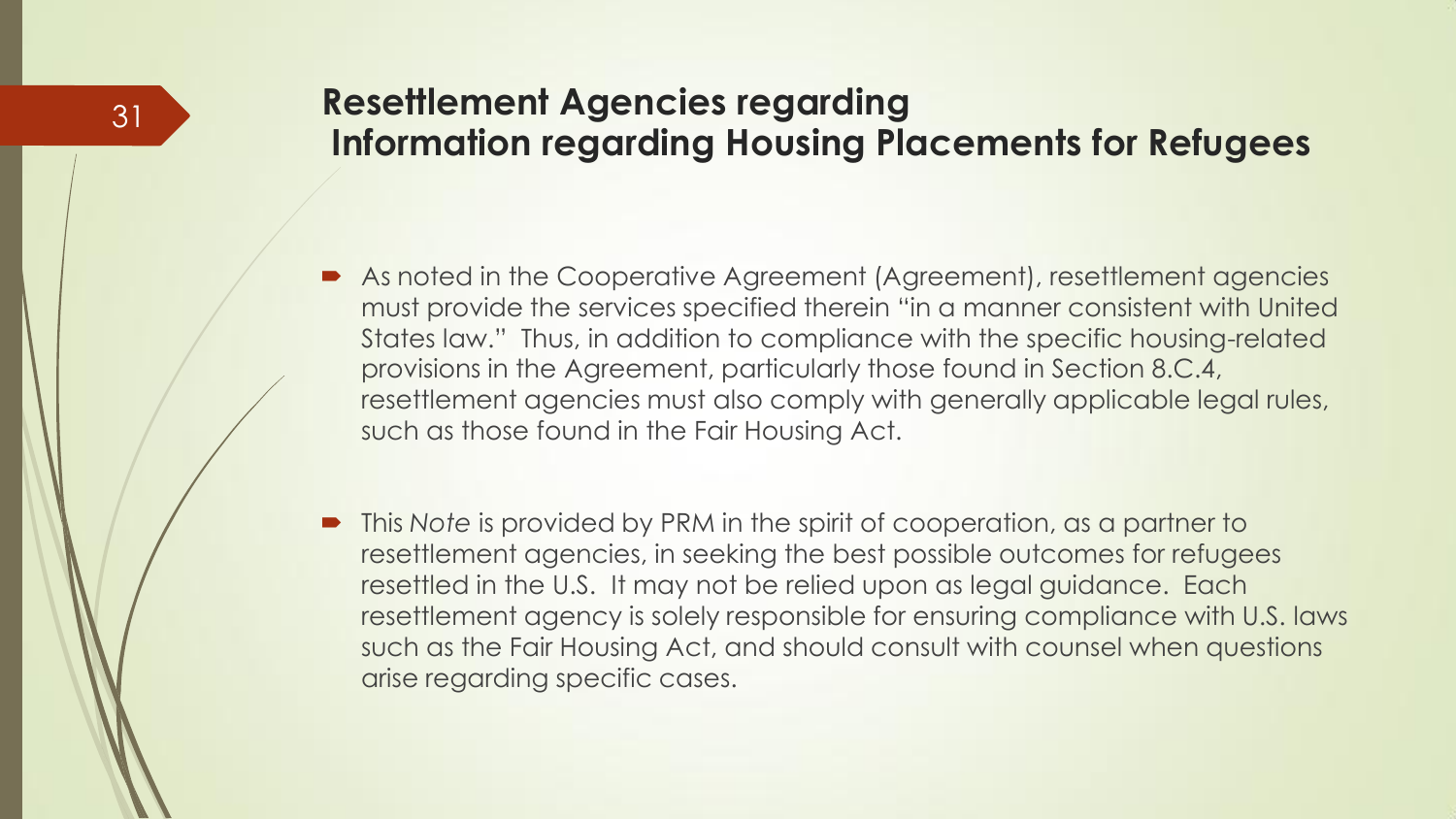### **Best Practices**

#### *Use the Fair Housing Act Affirmatively*

- Partner with local fair housing organizations to ensure that landlords do not discriminate against refugees in the provision of housing.
- Document instances in which landlords refuse to rent homes to refugees, either explicitly because of refugee status, or under other pretext.
- File fair housing complaints if landlords refuse to rent to refugees because of race, religion, national origin or other protected class.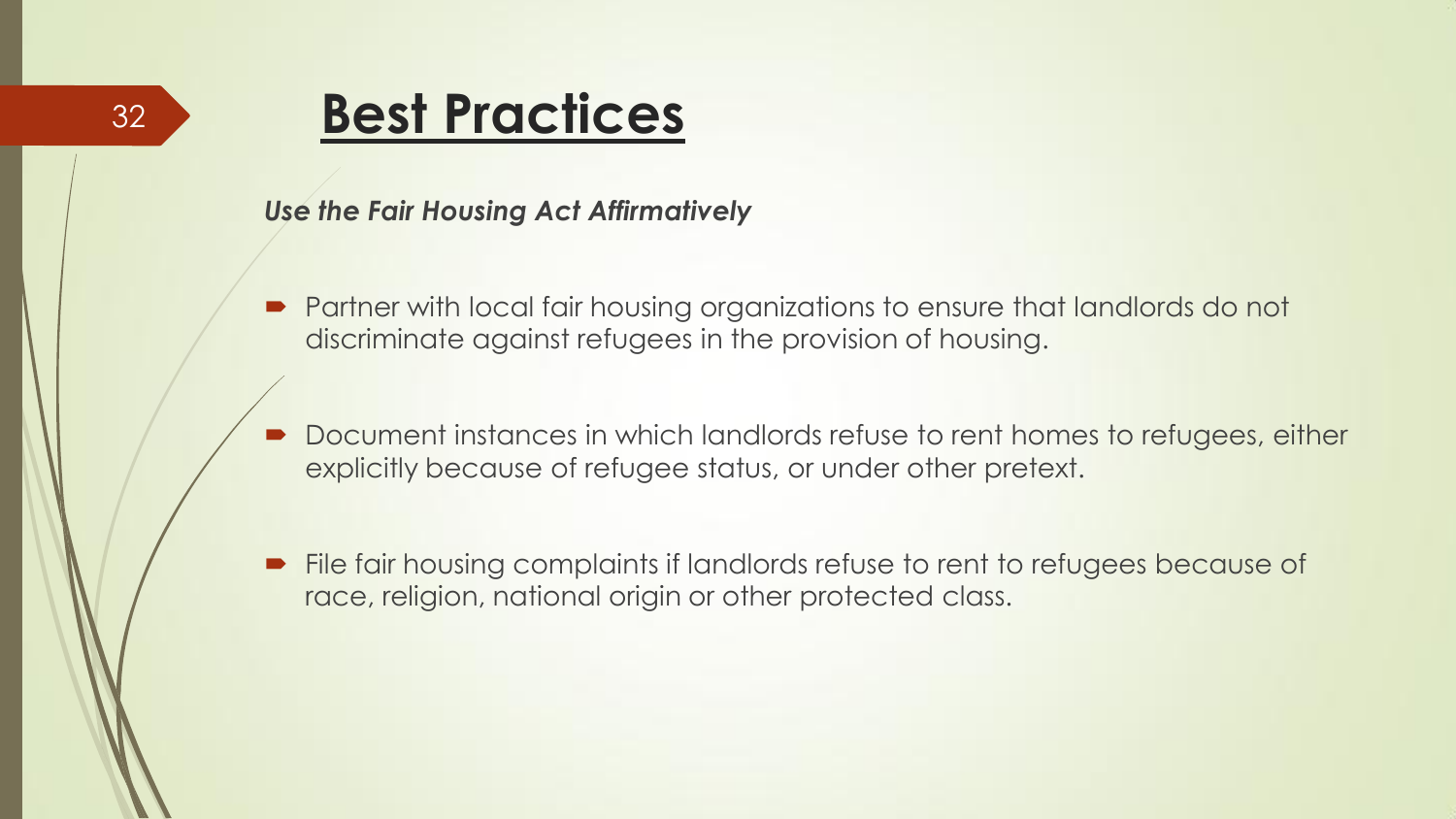### **Best Practices**

#### *Pursue Diverse Housing Options*

- $\blacksquare$  To the extent required by law, refrain from placing refugees of the same race, religion, national origin or other protected class in the same neighborhood, building, or apartment complex.
- Continuously develop relationships with landlords in the local area, particularly those who provide affordable housing.
- Develop and maintain local records regarding the existence of affordable housing in particular neighborhoods.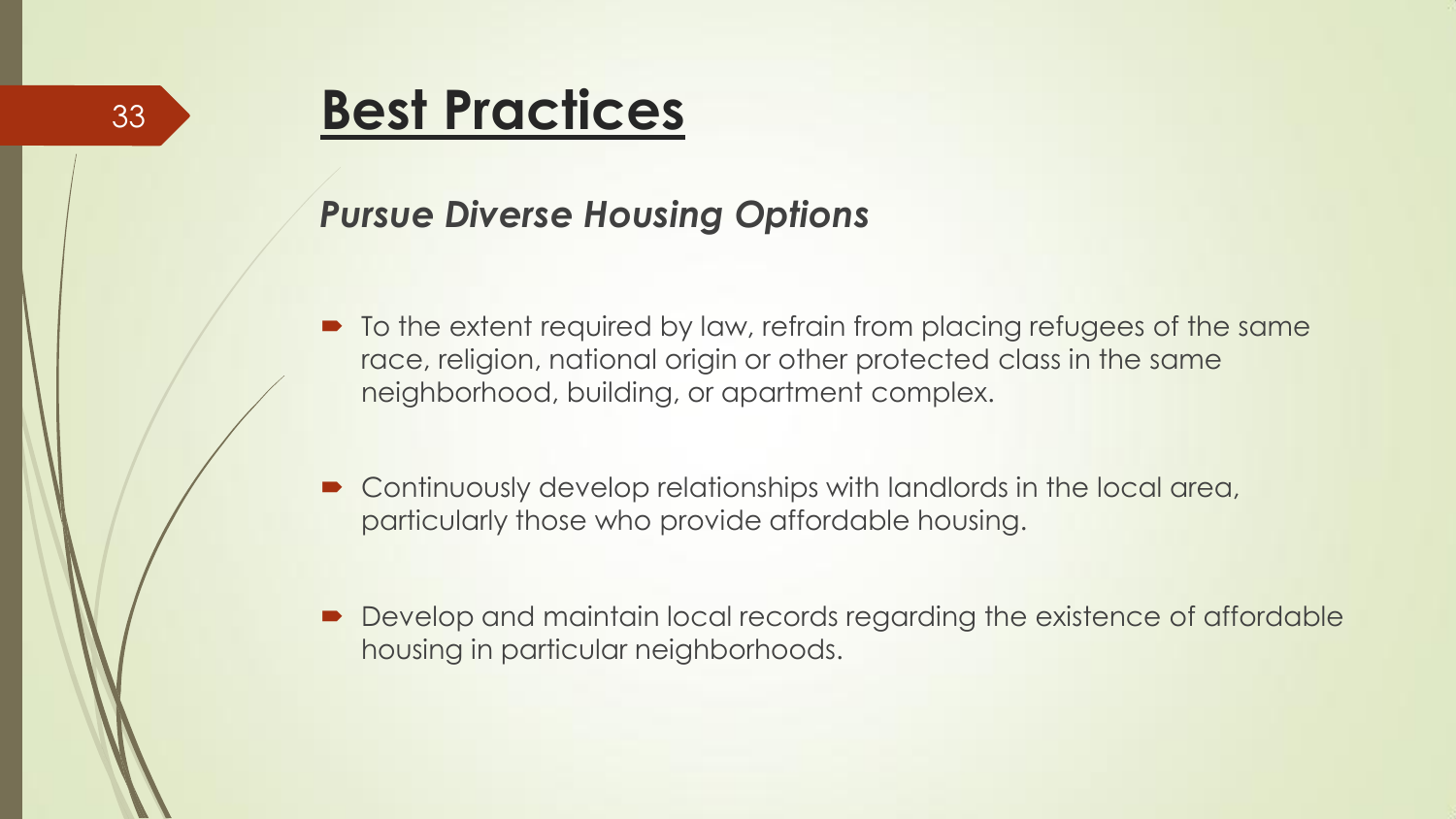#### 34

### **Best Practices**

#### *Promote Choice*

- $\blacksquare$  To the extent practicable, allow refugees to view multiple housing options and to make decisions with regard to their initial housing placement.
- $\blacksquare$  To the extent practicable, facilitate multiple lease options for refugees, such that refugees can decide whether they prefer a long-term or short-term arrangement.

#### *Other*

- Consult with counsel and/or the HUD Office of Fair Housing and Equal Opportunity at the Housing Discrimination Hotline by email, fheo\_webmanager@hud.gov, or phone, 1-800- 669-9777, if questions arise relating to the lawfulness of particular housing placements.
- **Include a training component relating to compliance with the Fair Housing Act in the staff** training plan for existing and new employees.
- Keep records in which the rationale for particular housing placements is recorded. ( but IFHC recommends giving choice as to housing.)
- During orientation, discuss with refugees their housing-related rights relating to disabilities, reasonable accommodations, and other forms of discrimination such that refugees can seek recourse when/if landlords refuse to make required changes.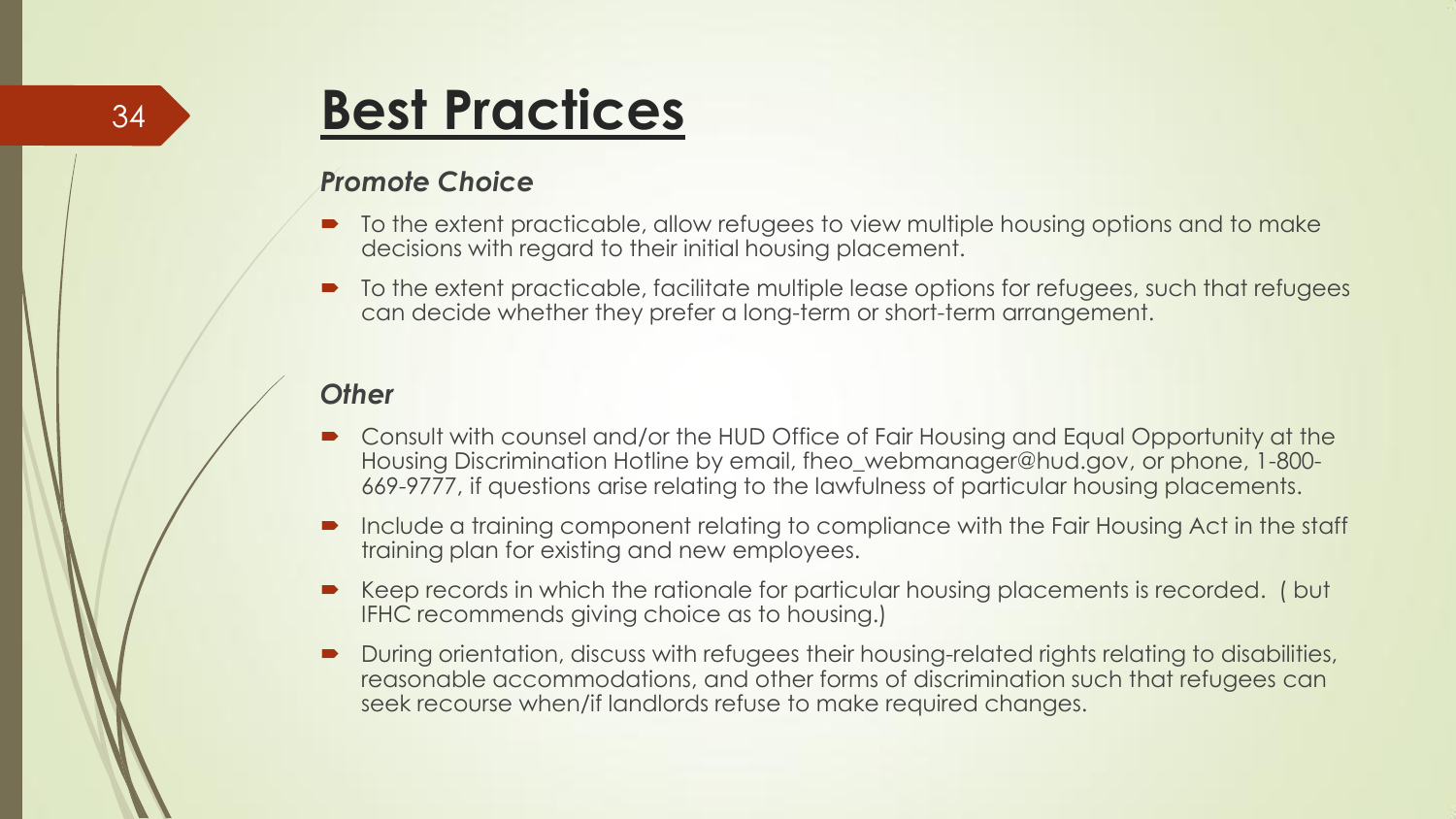## **Reminders for Best Practices**

35

The reminders found below may be helpful in circumstances in which resettlement agencies or when any housing provider discuss(es) housing options with resettled refugees:

- Do not ask refugees whether they would like to be housed near persons from their country of origin.
- Do not ask refugees whether they would like to be housed near persons of their same religion.
- Do not ask refugees whether they would like to be housed near a mosque, synagogue or other place of worship.
- Do not ask refugees whether they would like to be housed near restaurants, grocery stores, etc. that serve/provide types of food generally associated with a particular protected class.
- Do not ask refugees whether they would like to be housed near persons that speak the same language.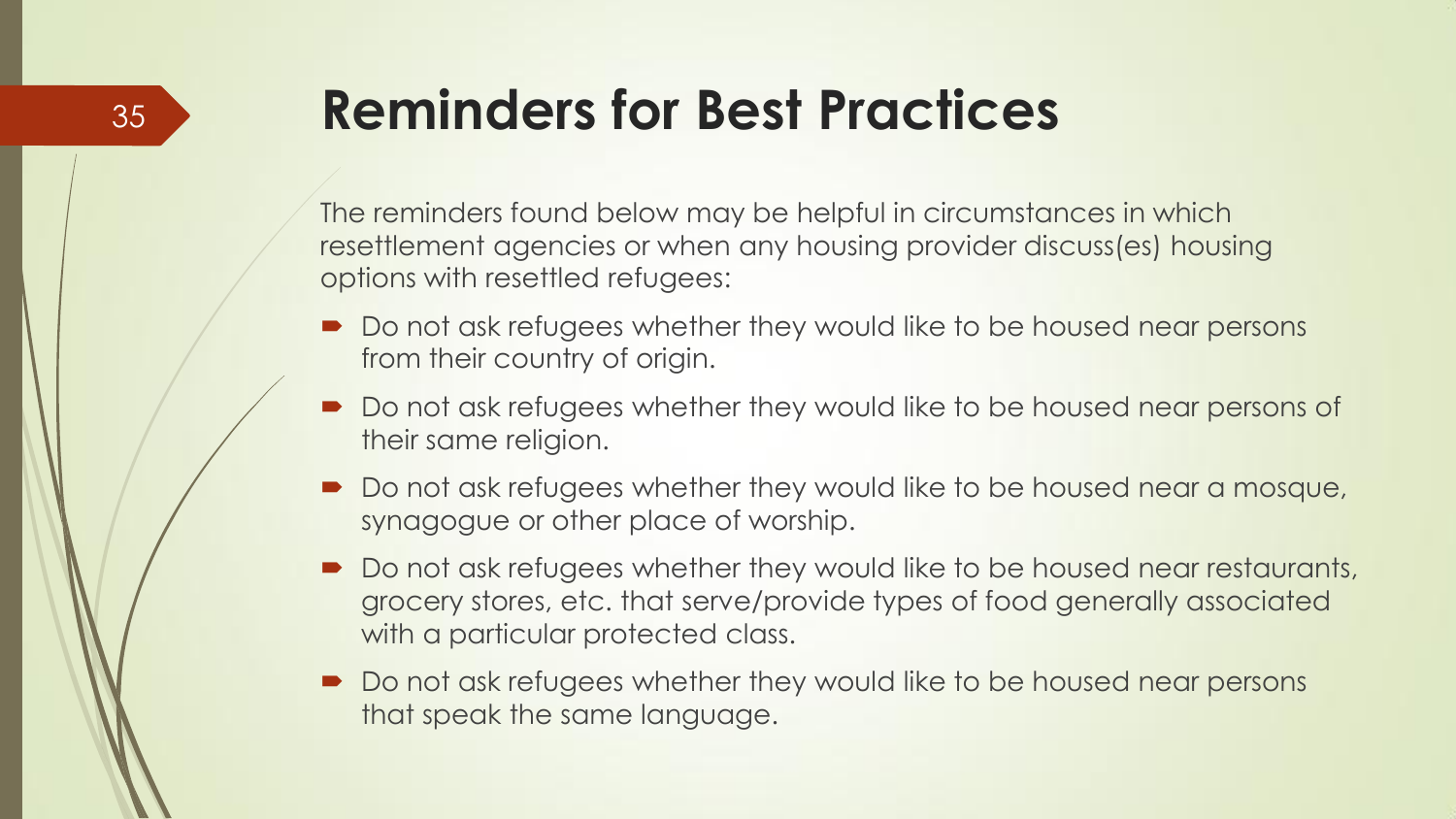### **Fair Housing Resources**

**U.S. Department of Housing and Urban Development (HUD)**

in Seattle and Washington, D.C., 1 -800 -669 -9777

**FHEO HUB Office** 909 1st Ave., Ste. 205, 0AE Seattle, WA 98104 (800) 877 -0246 or (206) 220 -5170 TDD: (206) 220 -5185 FAX: (206) 220 -5447

1 -800 -669 -9777

1 -800 -927 -9275 (TDD)

#### **Intermountain Fair Housing Council, Inc.**

4696 W. Overland Rd. - Suite 140 - Boise, Idaho 83705 Phone: (208) 383-0695 or Toll Free: 1-800-717-0695

**[www.ifhcidaho.org](http://www.ifhcidaho.org/)**

#### **Northwest Fair Housing Alliance**

The Community Building 35 W. Main Ste. 250 Spokane, WA 99201 (509) 325 -2665 Fax (509) 325 -2716

**[www.nwfairhouse.org](http://www.nwfairhouse.org/)**

4/13/2016